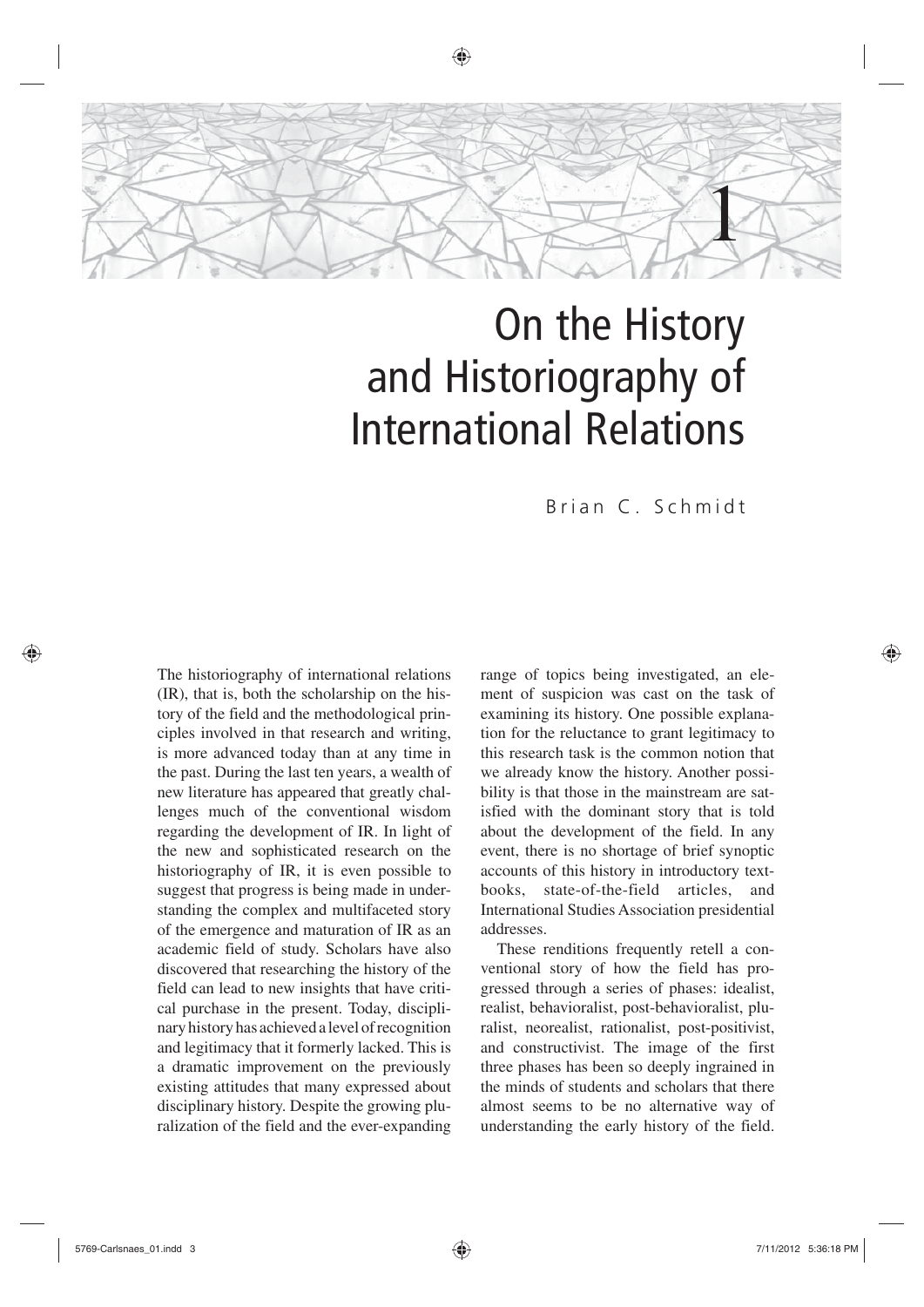Hedley Bull, for example, claimed that it is "possible to recognize three successive waves of theoretical activity": the "idealist" or "progressivist" doctrines that were dominant in the 1920s and early 1930s, the "realist" or conservative theories that developed in the late 1930s and 1940s, and lastly the "social scientific" theories that arose in the late 1950s and 1960s "whose origin lay in dissatisfaction with the methodologies on which both earlier kinds of theory were based" (Bull, 1972: 33). This story of the field's evolution is, in turn, often buttressed by the closely related account of the field evolving through a series of "great debates," beginning with the discipline-defining "great debate" between "idealists" and "realists" and extending perhaps to the latest debate today between "rationalists" and "reflectivists" (Banks, 1986; Katzenstein et al., 1999; Keohane, 1988; Lijphart, 1974a; Maghroori, 1982; Mitchell, 1980). This particular construction of the field's history tends to have the effect of making the present debate a matter that all serious students of IR must focus on while relegating previous debates to obscurity.

Finally, the field's history is commonly chronicled by reference to the external events that have taken place in the realm that has been conventionally designated as international politics. There is a strong conviction that significant developments in international politics such as wars or abrupt changes in American foreign policy have, more fundamentally than any other set of factors, shaped the development of IR. The birth of the field, for example, often associated with the founding of the world's first chair for the study of international politics, in 1919 at the Department of International Politics at the University College of Wales, Aberystwyth, is characteristically viewed as a reaction to the horror of the First World War (Porter, 1972).

My main intention in this chapter is to problematize these prevalent interpretations of how the field has developed and to indicate that the history of the field is both more complicated and less well known than typically portrayed in the mainstream

literature. While it is quite evident that we do not possess an adequate understanding of how the field has developed, there are a number of reasons why it is crucially important for contemporary students of IR to have an adequate familiarity with this history. First, numerous theoretical insights, of largely forgotten scholars, have been simply erased from memory. Yet, once recalled, these insights can have critical purchase in the present. Second, the field has created its own powerful myths regarding the evolution of the field that have obscured the actual history (Booth, 1996; Kahler, 1997; Wilson, 1998). Third, an adequate understanding of the history of the field is essential for explaining the character of many of our present assumptions and ideas about the study of international politics. While current intellectual practices and theoretical positions are often evoked as novel answers to the latest dilemmas confronting international politics, a more discriminating historical sense reminds us that contemporary approaches are often reincarnations of past discourses. Without a sufficient understanding of how the field has evolved, there is the constant danger of continually reinventing the wheel. There is, in fact, much evidence to support the proposition that much of what is taken to be new is actually deeply embedded in the discursive past of the field. Finally, a perspicacious history of the field offers a fruitful basis for critical reflection on the present. Knowledge of the actual, as opposed to the mythical, history may force us to reassess some of our dominant images of the field and result in opening up some much-needed space in which to think about international politics in the new millennium.

My purpose in this chapter is not to provide a comprehensive history of the broadly defined field or discipline of IR. Not only would such an endeavor be impossible in this context, but, as I will indicate below, there is sufficient ambiguity concerning the proper identity of the field, with respect to its origins, institutional home, and geographical boundaries, that simply writing a generic

⊕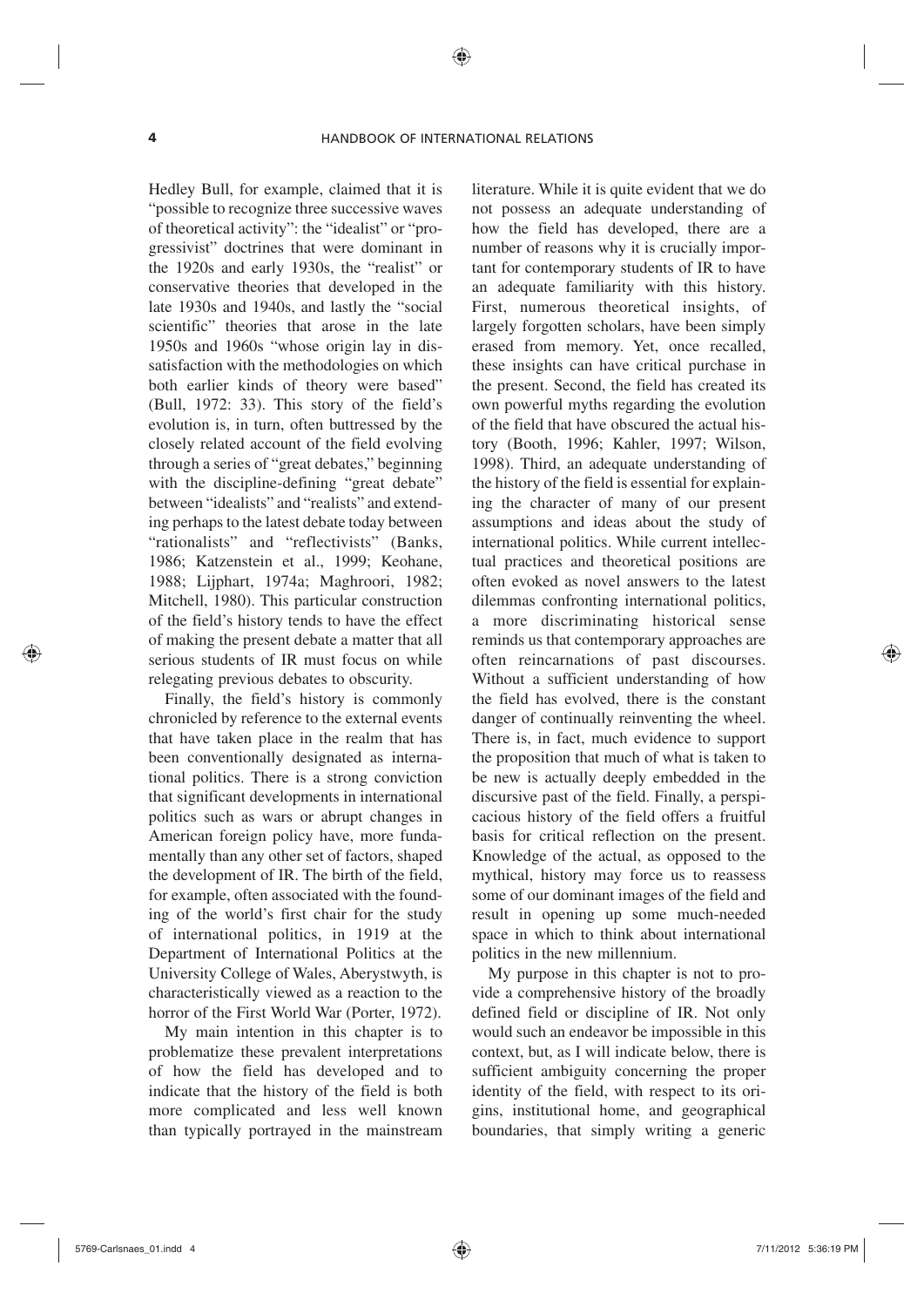history of IR without addressing these kinds of issues in detail would be counterproductive. Moreover, while much of the previous work on the history of the field has not exhibited sufficient theoretical and methodological sophistication in approaching the task of providing an adequate historical account, recent work in this area is forcing scholars to confront a number of historiographical issues. This latest wave of scholarship clearly recognizes the necessary link that exists between establishing the identity of the discipline and presenting an image of its history (Bell, 2009; Thies, 2002). Furthermore, the manner in which the history of IR is reconstructed has become almost as significant as the substantive account itself, and therefore it becomes crucially important to address the basic research question of how one should approach the task of writing a history of the field.

I will begin by briefly discussing a number of lingering and contentious issues concerning the extent to which there is a well-defined field of IR that has a distinct identity, as well as the equally controversial question of whether the history of the field should be written from a cosmopolitan frame of reference that does not pay significant attention to distinct national and institutional differences, or whether it is necessary to approach this task from within clearly demarcated national contexts. Although it should be evident that IR is a discrete academic field after more than fifty to a hundred years of evolution, depending on how one dates the genesis of the field, ambiguities have continually arisen regarding both the character of the subject matter and the institutional boundaries of the field. Adding to the confusion surrounding the identity of the field is the overwhelming and continuing dominance of the American IR scholarly community, which sometimes leads to the erroneous conclusion that the history of IR is synonymous with its development in the United States. While there is much merit in Stanley Hoffmann's (1977) assertion that IR is an American social science despite the influence of a great many European-born scholars, it is also the case that notwithstanding the global impact of the American model, there are many indigenous scholarly communities that have their own unique disciplinary history. This is, for example, clearly the case with the English School, whose contributions have only recently begun to be properly documented and assessed (Dunne, 1998; Little, 2000). These communities have certainly been deeply impacted by theoretical and methodological developments in the United States, but there are nevertheless differences in how the subject is studied in different parts of the world (Jorgensen, 2000; Tickner and Waever, 2009; Waever, 1998). The interdisciplinary character of the field and differences in national settings sometimes lead to the conclusion that a distinct discipline or field of IR does not really exist, but despite ambiguities about disciplinary boundaries and an institutional home, IR, as an academic field of study, has a distinct professional identity and discourse.

I next focus on two historiographical issues: first, presentism, which involves the practice of writing a history of the field for the purpose of making a point about its present character; and second, contextualism, which assumes that exogenous events in the realm of international politics have fundamentally structured the historical development of IR as an academic field of study. I will illustrate these issues by reviewing the existing literature. The most recent literature has cast increasing doubt on the conventional images of the development of IR. My critical purpose in this chapter is to challenge the dominant understanding of how the field has progressed and to encourage more sophisticated work on the disciplinary history of IR.

## INTERNATIONAL RELATIONS AS AN ACADEMIC FIELD OF STUDY

The task of demarcating the disciplinary boundaries of the field is an important

⊕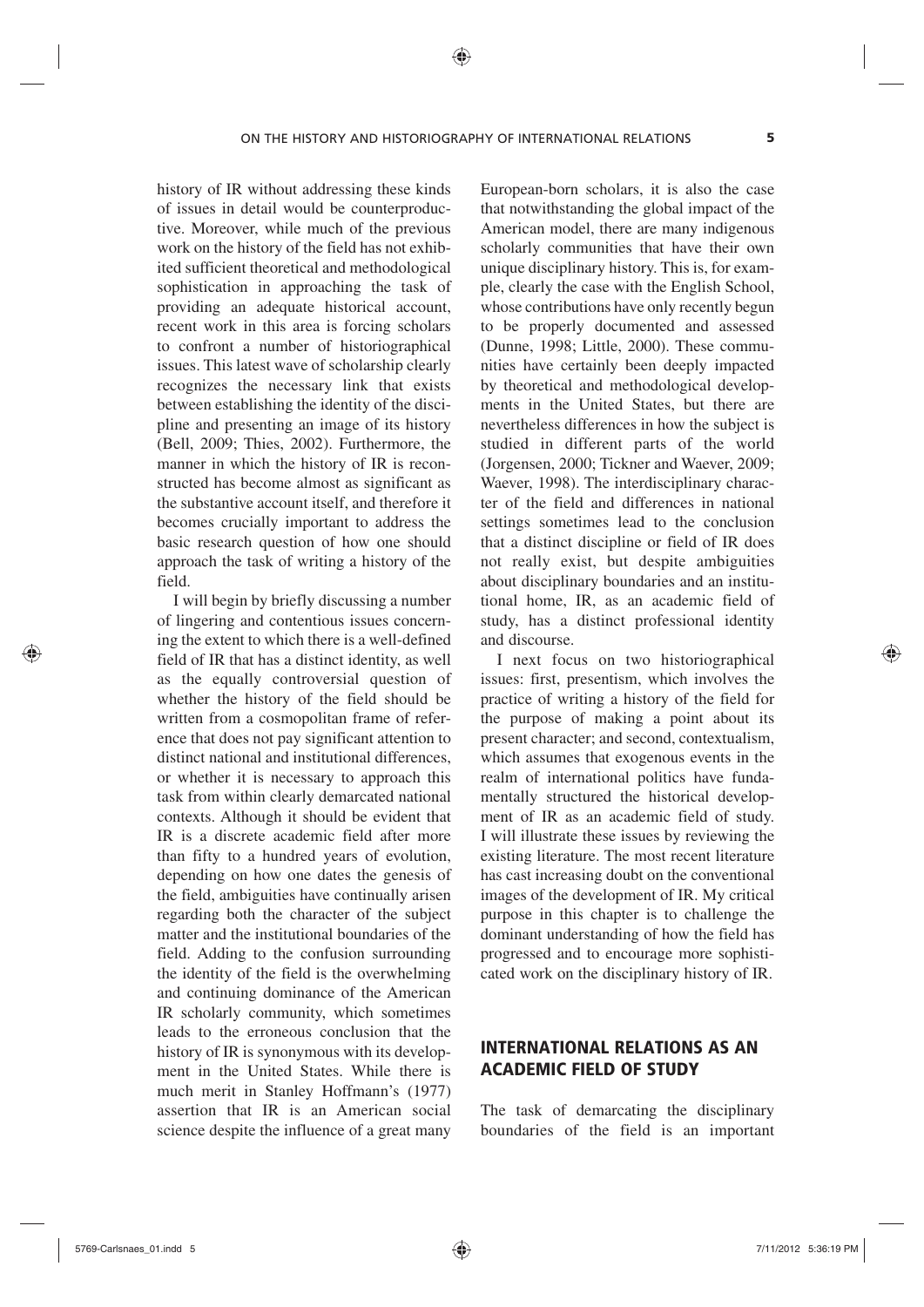prerequisite to establishing authority over its object of inquiry. Yet the question of whether a distinct field or discipline of IR exists has been a matter of consistent controversy (Gurian, 1946; Kaplan, 1961; Neal and Hamlett, 1969; Olson, 1972; Olson and Groom, 1991; Palmer, 1980; Thompson, 1952; Wright, 1955). While the controversy is, in some ways, related to the contentious issue of the origins and geographical boundaries of the field, it more fundamentally involves the question of the identity of IR as a second-order discourse and the status of its subject matter. Although it is apparent that this question has never been answered satisfactorily, disciplinary history does provide an insightful vantage point for viewing the manner in which the field has attempted to establish its own identity. Recent work has focused on the dynamics of "discipline formation" and uncovered a number of previously neglected factors that contributed to the emergence of IR (Bell, 2009; Guilhot, 2008; Long, 2006; Vitalis, 2005).

The period that precedes the point at which we can discern the identity of the field as a distinct academic practice can be termed its "prehistory"; when there was a gradual change "from discourse to discipline" (Farr, 1990). This period is important for identifying the themes and issues that would later constitute the field as it took form during the early decades of the twentieth century (Long and Schmidt, 2005; Schmidt, 1998b). The field's antecedents included international law, diplomatic history, the peace movement, moral philosophy, geography, and anthropology (Olson and Groom, 1991). In *The Study of International Relations* (1955), Quincy Wright identified eight "root disciplines" and six disciplines with a "world point of view" that had contributed to the development of IR. Wright, along with many others, argued that the task of synthesizing these largely autonomous fields of inquiry hampered the effort to create a unified coherent discipline of IR. Moreover, Kenneth Thompson observed that "there was nothing peculiar to the subject matter of international relations

which did not fall under other separate fields" (Thompson, 1952: 433). The interdisciplinary character of the field and the fact that other disciplines studied various dimensions of its subject matter has sometimes led to the question of whether "international relations is a distinctive discipline" (Kaplan, 1961). This is an interesting and important question that has often been answered by pointing to the field's unique subject matter, typically defined in terms of politics in the absence of central authority as well as by adducing various epistemological and methodological grounds. Yet while the question of whether IR is a distinct discipline is intriguing, it is important not to let this become an obstacle to reconstructing the history of the study of international politics.

These issues do, however, highlight the importance of clearly identifying and focusing on the institutional context of the field. The variability in institutional context is, in part, responsible for the wide range of dates that have been used to mark the birth of the field. It makes a large difference, for example, whether IR was institutionalized as a separate discipline, as was largely the case after the First World War in the United Kingdom, where a number of independent chairs were created, or as a subfield of political science, as was the case in the United States, Germany, and France. Yet orthodox histories have been more inclined to emphasize the impact of significant political events on the development of the field than the character of the institutional setting of the field. In the case of the United States, for example, it is impossible to write the history of IR without locating it within the disciplinary matrix of American political science (Schmidt, 1998a, 1998b, 2008). In addition to these institutional variations, there are numerous differences with respect to intellectual climate, access to information, research support, links between government and academia, and the general structure and character of the university system (Simpson, 1998).

The significance of institutional context is closely related to the issue of the national

⊕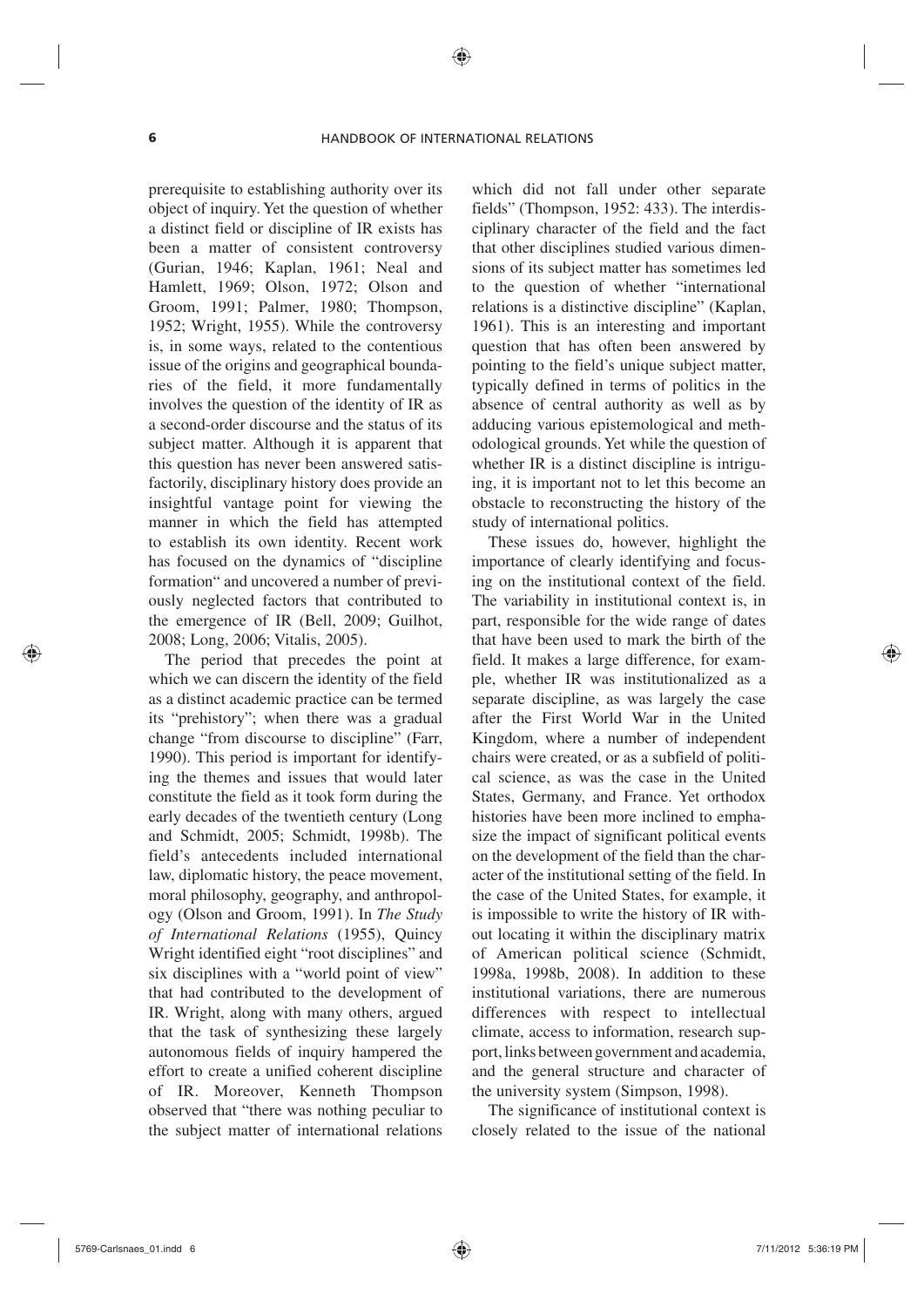context of the field. Variations in institutional structure are intimately related to the national setting in which IR is situated. The issue of whether the boundaries of IR should be demarcated in terms of one particular country or whether it should be viewed as a more cosmopolitan endeavor without regard to national differences complicates the task of writing a history of the field. Although the creation of a truly global discipline may, perhaps, be an aspiration, studies continue to indicate that the academic study of international politics is marked by British, and especially American, parochialism (Crawford and Jarvis, 2001; Peterson, Tierney, and Maliniak, 2005; Waever, 1998). Ever since Stanley Hoffmann (1977) declared that IR was an "American Social Science," a lively discussion has ensued about the extent to which the American academic community dominates the "global discipline" of IR, and about the profound consequences that this dominance has for the discipline as a whole (Alker and Biersteker, 1984; Crawford and Jarvis, 2001; Goldmann, 1996; Holsti, 1985; Jorgensen, 2003; Kahler, 1993; Krippendorf, 1987; Smith, 1987, 2000; Waever, 1998).

Yet despite the alleged American hegemony, it is a fundamental mistake to associate the American study of international politics with the "global discipline of IR." While it is often the case that many national IR communities seem to be susceptible to embracing American theories, trends, and debates, IR, as Waever notes, "is quite different in different places" (1998: 723). Although limitations of space prevent me from commenting on the history of IR in every country in the world, and much of what follows focuses on developments in the United States and the United Kingdom, it is essential to acknowledge the burgeoning country-specific and comparative studies of the development of IR (Breitenbauch and Wivel, 2004; Chan, 1994; Friedrichs, 2001; Groom, 1994; Inoguchi and Bacon, 2001; Jorgensen, 2000; Jorgensen and Knudsen, 2006; Lebedeva, 2004, Makinda, 2000; Tickner and Waever, 2009). The case studies that have examined the history of IR from within a specific country such as Denmark, Italy, Japan, and Russia have revealed that the history of the field is not synonymous with its development in the United States. The new comparative literature has clearly shown both the importance of, and variation in, the institutional context of IR. Political culture, which has generally been neglected in accounting for the history of IR in the United States, has been identified as an important factor in understanding how and why IR has developed differently in different countries (Breitenbauch and Wivel, 2004; Jorgensen and Knudsen, 2006).

# THE HISTORIOGRAPHY OF INTERNATIONAL RELATIONS

One of the most significant problems in work on the history of IR is that these histories have failed to address adequately the question of how one should write a history of the field. The tendency has been to describe the history of IR as if a complete consensus existed on the essential dimensions of the field's evolution. In the absence of any significant controversy concerning how the field has developed, there has been little or no attention devoted to historiographical issues. Waever has remarked that the existing literature on the history of the field is "usually not based on systemic research or clear methods" and that it amounts to little more than "elegant restatements of 'common knowledge' of our past, implicitly assuming that any good practitioner can tell the history of the discipline" (Waever, 1998: 692).Yet as a number of related academic disciplines such as political science have begun to examine more closely their disciplinary history, several theoretical and methodological controversies have arisen over what in general constitutes proper historical analysis and, particularly, what is involved in disciplinary history (Bell, 2009; Bender and Schorske, 1998; Farr et al., 1990; Gunnell, 1991; Ross, 1991; Tully, 1988). The historiographical concerns that

⊕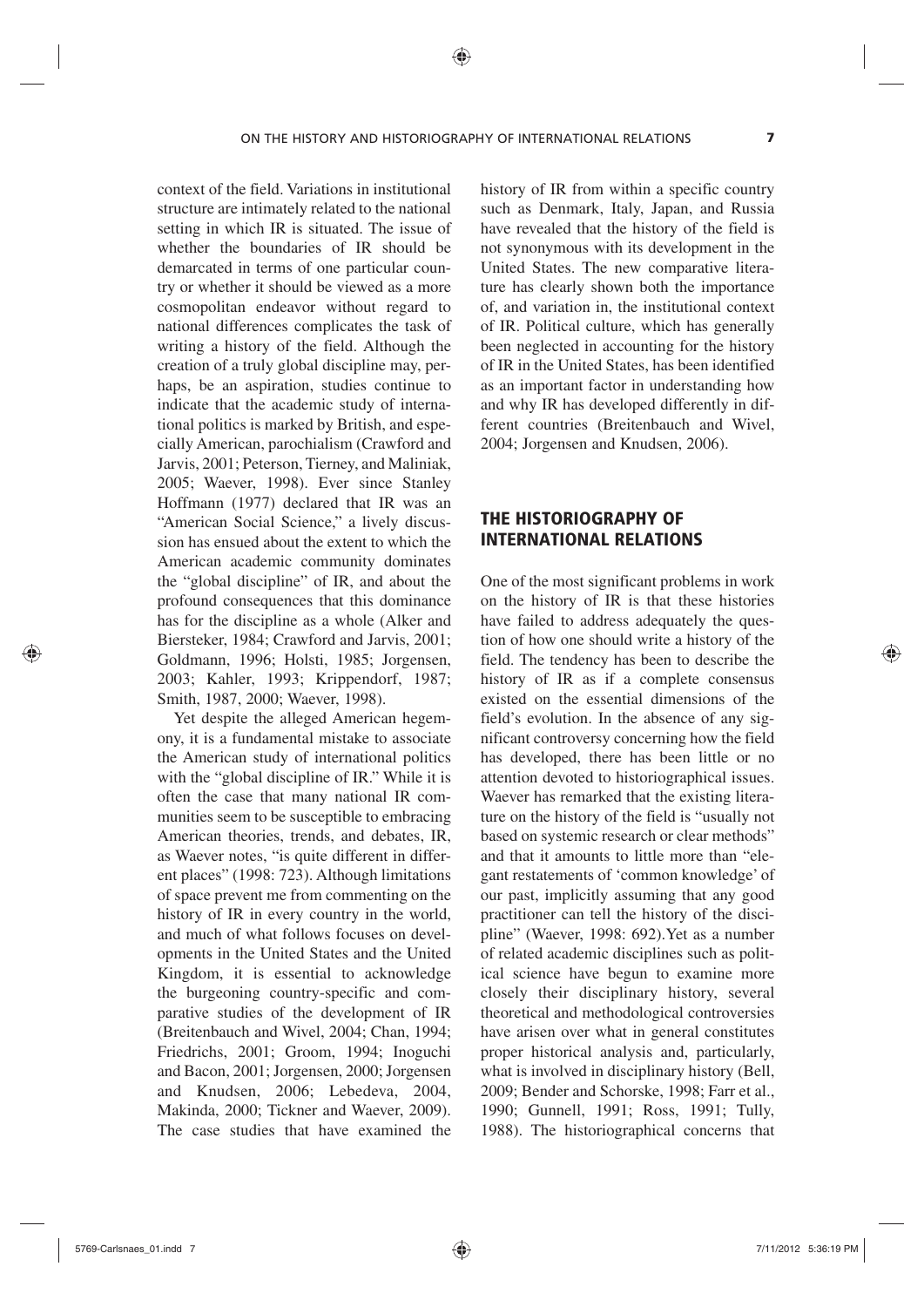this literature has raised have gradually begun to impact those who reflect on the history of IR. Duncan Bell has suggested that the latest work on the history of IR represents what he terms the "dawn of a historiographical turn." According to Bell, "the intellectual history of the discipline is now taken far more seriously, studied more carefully and explicitly, and plays a greater role in shaping the theoretical debate, than in the past" (Bell, 2001: 123). But while the lack of theoretical sophistication is definitely rooted in the assumption that practitioners already know the history of the field, additional factors are at work in reinforcing the tendency to simplify, and thus distort, that history.

#### *Presentism*

♠

There is a general assumption that the history of the field can be explained by reference to a continuous tradition that reaches back to classical Athens and extends forward to the present (Schmidt, 1994). The IR literature contains numerous references to the idea that there are epic traditions of international thought that have given rise to coherent schools or paradigms such as realism and liberalism (Clark, 1989; Donnelly, 1995; Holsti, 1985; Kugler, 1993; Zacher and Matthew, 1995). Furthermore, and more importantly for the discussion at hand, there is a widespread conviction that these ancient traditions represent an integral part of the field's past and therefore are relevant for understanding the contemporary identity of the field. While it is certainly the case that the study of the theorists associated with the classic canon of Western political thought constitutes an element of the practice of IR, as evidenced, for example, by Kenneth Waltz's *Man, the State and War* (1959), it is nevertheless a fundamental misconception to presume that the work of classic political theorists such as Thucydides or Kant can be construed as constitutive antecedents of the literature of contemporary IR.

There is a certain irony in the widespread tendency of contemporary scholars to make

reference to the writings of classic political theorists in that one of the dominant assumptions for many years was that the canon of classic texts from Plato to Marx did not have very much to say about international politics. This was the view popularized in Martin Wight's polemical essay "Why is there no International Theory?" (1966), which he presented in 1959 at the inaugural meeting of the British Committee on the Theory of International Politics. Wight's argument contributed to the view that there was a rich and well-defined tradition of political thought but an impoverished and essentially contested tradition of international thought. This view, along with the scientific ambitions of the behavioralists who directly challenged the relevance of the canon, led the fields of political theory and IR to drift apart, producing a profound sense of estrangement that only recently has begun to change (Armitage, 2004; Boucher, 1998; Brown, 2000; Schmidt, 2000; Walker, 1993). David Boucher has argued that one of the reasons why IR does not have an established canon of classic texts stems from the mistake that IR theorists made when they "cut themselves adrift from the mainstream of political theory in order to develop their own theories and concepts" (1998: 10).

The strained and troubled relationship between political theory and international relations theory has not, however, prevented scholars from constructing numerous typologies and traditions for classifying the ideas of classic political theorists and linking them to the work of contemporary students of international relations (Boucher, 1998; Donelan, 1990; Doyle, 1997; Holsti, 1985; Wight, 1992). While, symbolically or metaphorically, contemporary practitioners may wish to describe themselves as descendants of Thucydides or Kant, a serious conceptual mistake is made when the history of the field is written in terms of the development of an epic tradition beginning with classical Greece or the Enlightenment and culminating in the work of contemporary scholars. This common practice, which can be found in a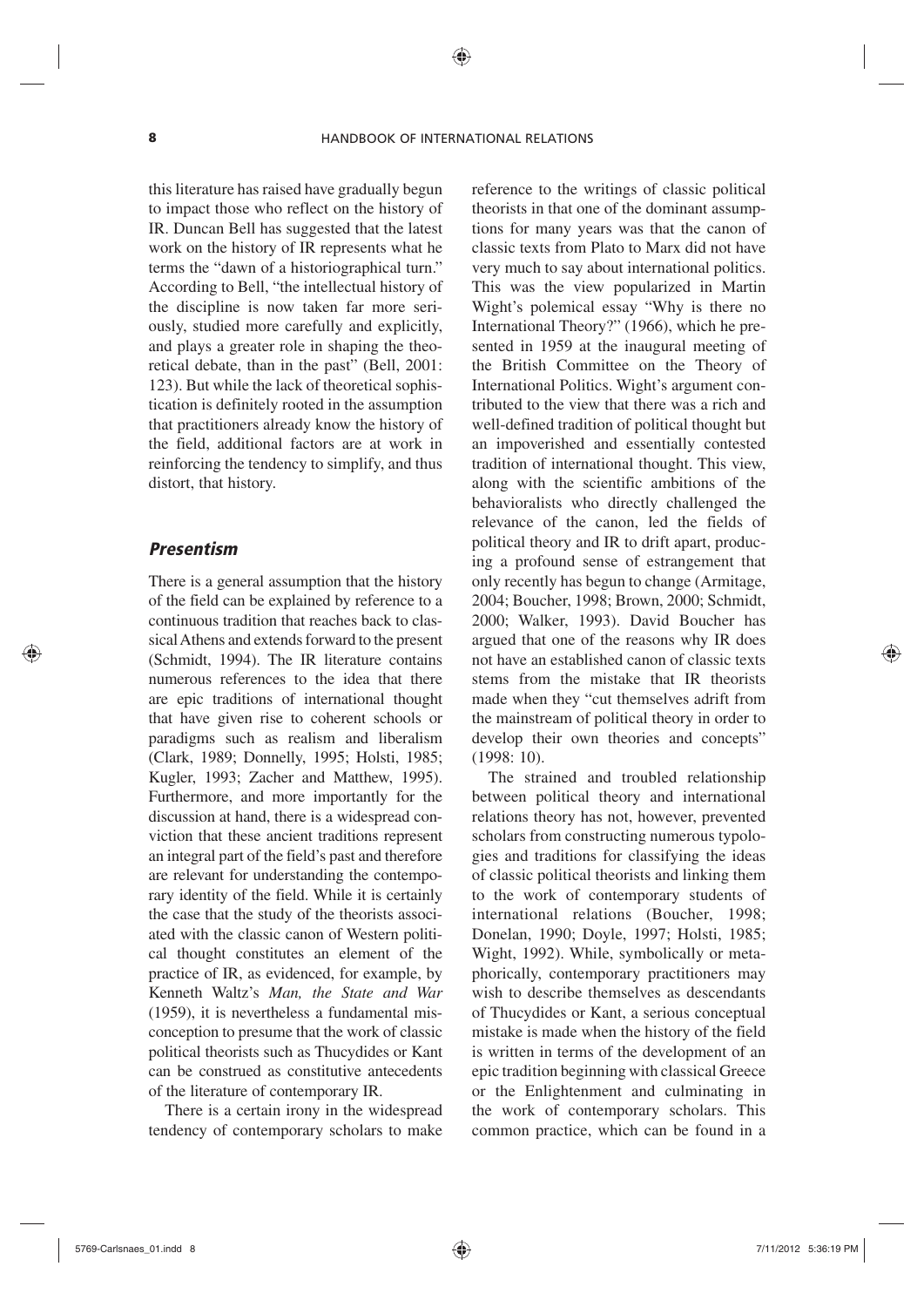multitude of synoptic accounts of the history of the field, commits the error of confusing an analytical with a historical tradition, resulting in significant obstacles to tracing the actual historical development of IR (Schmidt, 1994). Although discussions of a tradition of IR are widespread and, as Rob Walker (1993) has noted, far from monolithic, they tend to refer less to actual historical traditions, that is, self-constituted patterns of conventional practice through which ideas are conveyed within a recognizably established discursive framework, than to an analytical retrospective construction that largely is defined by present criteria and concerns. In the case of the disciplinary history of IR, such retrospectively constructed traditions as realism are presented as if they represented an actual or self-constituted tradition in the field, and serious problems in understanding and writing the history of IR result when the former is mistaken for, or presented as, the latter.

Perhaps the greatest difficulty is that such epic renditions of the past divert attention from the actual academic practices and individuals who have contributed to the development and current identity of the field. Instead of a history that traces the genealogy of academic scholars who self-consciously and institutionally participated in the professional discourse of IR, we are presented with an idealized version of the past in the form of a continuous tradition stretching from ancient times to the present. These epic accounts, which are the norm in many of the leading undergraduate texts, serve to reinforce the idea that we already know the history of the field. Attention usually is devoted to "founding fathers" such as Thucydides, Machiavelli, and Kant, while a host of individuals who contributed to the institutionalized academic study of international politics are routinely neglected. While academic scholars such as James Bryce, Frederick S. Dunn, Pitman Potter, and Paul S. Reinsch may not be as historically fascinating, they are much more relevant for tracing the actual development of the field.

The widespread tendency to write the history of the field in terms of its participation in an ancient or classic tradition of thought often serves to confer legitimacy on a contemporary research program. One of the primary purposes of the various histories of IR is to say something authoritative about the field's present character, and this often contributes to the tendency to distort the history of the field. In order either to advocate a new direction for the field and to criticize its current structure, or, conversely, to defend the status quo, scholars often feel compelled to justify their position by referring to and characterizing the general evolution of the field. For example, histories that seek to account for the rise and subsequent dominance of realist theory frequently feel obliged to demonstrate the timeless insights of the realist tradition, beginning with Thucydides or Machiavelli. And those who periodically criticize the pluralistic character of the field quite often make reference to an earlier period when there was supposedly a dominant paradigm or approach that united it. The crux of the matter is that many of the attempts to reflect on the history of IR are undertaken largely for "presentist" purposes rather than with the intention of carefully and accurately reconstructing the past.

"Whig" history, which Herbert Butterfield (1959: v) described as the tendency "to emphasize certain principles of progress in the past and to produce a story which is the ratification if not the glorification of the present," and the problem of presentism in general, has become a controversial issue among those who are engaged in writing the history of the social sciences (Collini et al., 1983; Dryzek and Leonard, 1988; Farr et al., 1990). The problem with presentism is not that historical analysis is utilized to make a point about the present, but that history is distorted as it is reconstructed to legitimate or criticize a position that the writer has set out in advance to support or to undermine. Whig history "consists in writing history backwards," whereby the "present theoretical consensus of the discipline … is in effect

⊕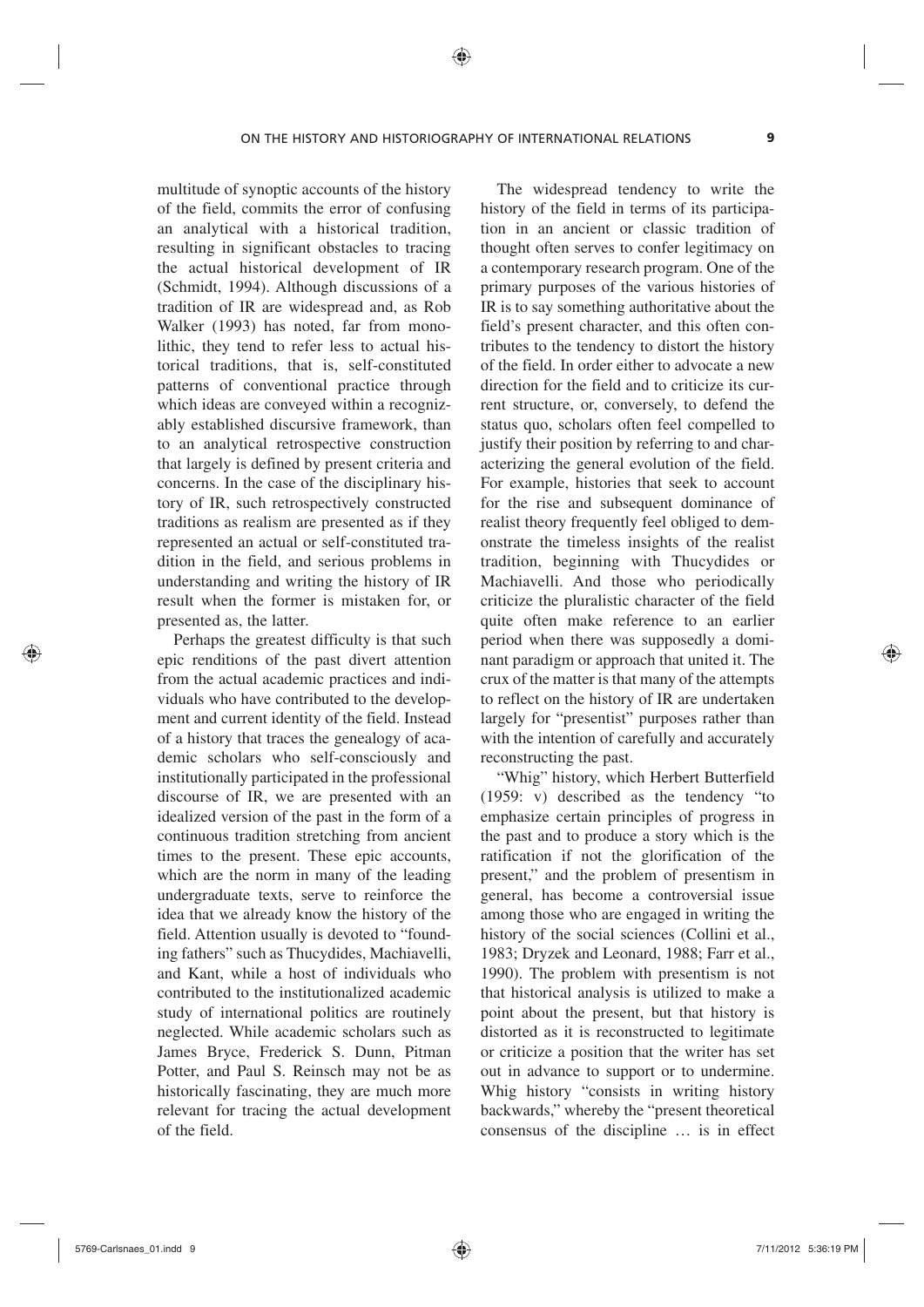taken as definitive, and the past is then reconstituted as a teleology leading up to and fully manifested in it" (Collini et al., 1983: 4).

Given the elusive but persistent goal of mainstream IR in the United States to achieve the status of a "true" science, it is understandable why so many of the existing accounts of the history of the field continue to be Whiggish in character. Histories of the field, and images of that history, are frequently advanced for the purpose of either illustrating theoretical progress and scientific advance or diagnosing an obstacle that is preventing the field from making scientific progress (Brecher, 1999). George Stock ing provided an early and persuasive explanation for why the professional social scientist was likely to be Whiggish. According to Stocking, there is "a sort of implicit whiggish presentism virtually built into the history of science and by extension, into the history of the behavioral sciences" (Stocking, 1965: 213). The reigning logical positivist account of science that was offered by philosophers of science during the 1950s and 1960s, which is the medium through which most social scientists acquired their understanding of science, was one of incremental and cumulative progress whereby a greater understanding of the natural world was made possible by an increasing correspondence between theory and fact. Since logical positivists claimed that there was an essential unity and hierarchy of scientific method, the history of social science was bound sooner or later to replicate the same forward advance of knowledge.

Thomas Kuhn's *The Structure of Scientific Revolutions* (1970) challenged the logical positivist account of science and provided a basic impetus for post-positivist philosophers and historians of science. Not only did Kuhn attack logical positivism's central premise of the separation of theory and fact, as well as the correspondence theory of truth, but he sought to replace the orthodox textbook account of the history of science with the idea of a discontinuous history marked by scientific revolutions, that is, "those noncumulative developmental episodes in which

an older paradigm is replaced in whole or part by an incompatible new one" (Kuhn, 1970: 92). Kuhn's theory of paradigms and scientific revolutions represented a significant challenge to the orthodox account of scientific development. The crucial point of Kuhn's revisionist account of the history of science was his argument that there was no transcendental vantage point from which to claim that the replacement of one paradigm by another constituted "progress," because the criteria for progress was paradigmspecific. While Kuhn made a significant impact on philosophers and historians of science, many of whom were displeased by the relativistic implications of the argument that resulted in the inability to vindicate scientific progress, his book had an equally dramatic impact on the field of IR, especially with respect to how many scholars have come to understand the history of the field. The fact that IR scholars increasingly have turned to Kuhn and other philosophers of science, particularly Imre Lakatos (1970), who, for many, appeared to reestablish evaluative criteria of progress, serves to illustrate the point that the task of writing the history of the field often has been subordinate to the more fundamental goal of demonstrating progress in the field.

There are two principal ways in which the work of Kuhn in particular, and the literature emanating from the philosophy and history of science in general, has had an impact on the historiography of IR. First, IR scholars quickly set out to establish their own paradigms. The situation was very much the same in political science, where political scientists began to use the word *paradigm* to denote specific schools of thought such as behavioralism (Almond, 1966). In IR, realism has been assumed by many to be the leading candidate for a paradigm, and scholars have repeatedly undertaken the task of defining and operationalizing the core assumptions of the realist paradigm (Guzzini, 1998; Keohane, 1983; Vasquez, 1983). The frequency with which references are made to the realist paradigm have led some to term it the "traditional

⊕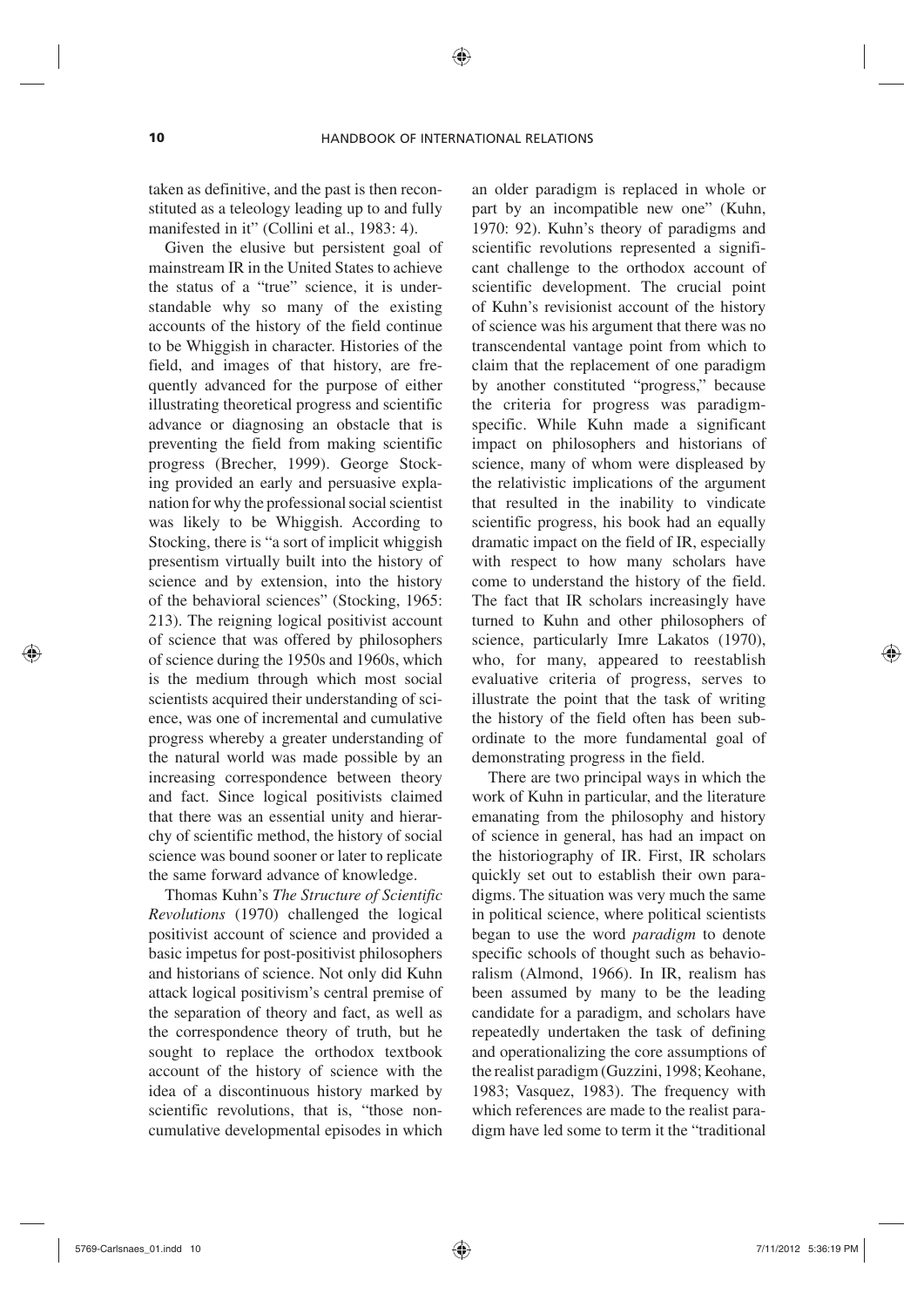paradigm" which, according to Arend Lijphart, "revolves around the notions of state sovereignty and its logical corollary, international anarchy" (1974b: 43). Quite frequently references to the realist paradigm are used interchangeably with references to the "realist tradition" or the "realist school of thought."

Yet while realism is considered by many to be the leading paradigm in the field, it has certainly not been the only candidate for paradigmatic status. Scholars have made reference to a host of alternative paradigms which are almost always defined in opposition to the propositions of realism and whose origins are typically linked to developments in international politics. A classical example of this, even though it allegedly predates the realist paradigm, is the so-called idealist paradigm of the interwar period. John Vasquez claims "that the first stage of international relations inquiry was dominated by the idealist paradigm," which was "important in terms of institutionalizing the field and creating the emphasis on peace and war" (1998: 33–4). Some of the other rival paradigms to realism have included the "behavioralist paradigm" (Lijphart, 1974a), "world politics paradigm" (Keohane and Nye, 1972), global society and neo-Marxist paradigms (Holsti, 1985), a "new paradigm for global politics" (Mansbach and Vasquez, 1981), and pluralism (Little, 1996).

Kuhn's concept of a paradigm as well as other concepts borrowed from the philosophy and history of science, such as Lakatos's (1970) conception of a "scientific research programme," have not only been used to provide grounds for defining distinct "schools of thought," but also to evaluate the overall evolution of the field as well as specific approaches in the field (Elman and Elman, 2003; Ferguson and Mansbach, 1993; Guzzini, 1998; Keohane, 1983; Lijphart, 1974a, 1974b; Smith, 1987; Tellis, 1996; Vasquez, 1998). Arend Lijphart, for example, has argued that "the development of international relations since the Second World War fits Kuhn's description of scientific revolutions"

(1974a: 12). The underlying purpose of utilizing analytical frameworks borrowed from the philosophy and history of science largely has been to demonstrate that scientific advances are being made and that the field as a whole is progressing. In the quest for cognitive authority over the subject matter of international politics, IR has been drawn to philosophers of science in the belief that they can provide the grounds for empirical judgment and evaluation. Ferguson and Mansbach, for example, note that the attraction of the Kuhnian framework for describing the history of IR is that it allowed "international relations scholars to see progress in their field while surrounded by theoretical incoherence" (Ferguson and Mansbach, 1993: 22). Yet this is simply a misuse of Kuhn, since he argued that his account of the development of science was not applicable to the history of the social sciences, since they were "pre-paradigmatic." Moreover, analytical constructs such as idealism and realism do not meet the criteria of a paradigm as Kuhn described it. And while Kuhn's framework has been employed to demonstrate progress, his basic argument was that it was not possible to speak of progress from a second-order perspective.

#### *Contextualism*

The second, and equally pervasive, assumption is that the history of the field can be explained in terms of exogenous events in the realm of international politics. Many assume that it is self-evident that the field's history from its alleged birth after the First World War to the present has been events-driven; that significant changes in American foreign policy or international crises and wars are directly responsible for the rise and fall of different theories, methodologies, and foci in the field (Hoffmann, 1977; Kahler, 1997; Krippendorf, 1987; Olson and Groom, 1991; Smith, 1987). Hoffmann's claim that "the growth of the discipline cannot be separated from the American role in world affairs after

⊕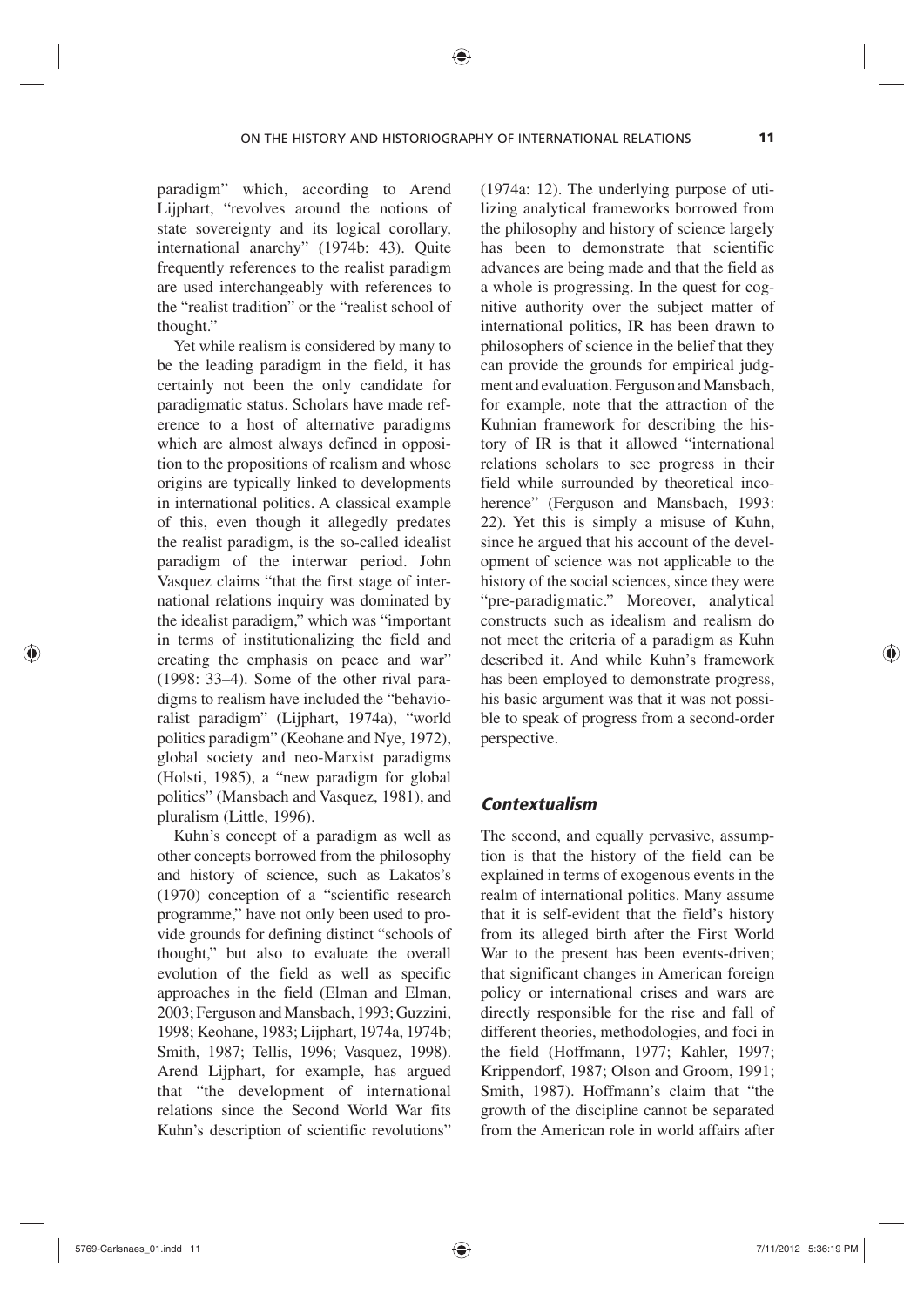1945" went largely unchallenged, leading to the common view that the field's history has been shaped by how the United States responded to various international events (Hoffmann, 1977: 47). The popularity of external accounts can, in part, be attributed to the fact that they seem to be intuitively correct. While it certainly would be difficult, if not impossible, to understand the evolution of IR without being cognizant of the events that have shaped international history, there are, nevertheless, problems with accounts that suggest that a wider historical context can explain how and why IR developed in the manner that it did.

The first problem concerns the very manner by which one defines "context." If the intention of disciplinary history is to understand how and why the field developed in the manner that it did, then the focus should be on how academic practitioners perceived, and the extent to which they recognized and defined, "external" events. But very often in IR, it is just the reverse: context is defined retrospectively and in a broadly general manner and then assumed to be able to account for the basic nature of the conversation in the field at a particular point in time. Yet not only are the actual connections between the "outside" context and "inside" developments poorly clarified, but the empirical details of the putative explanatory context are not always carefully demonstrated. One person's account of external context often differs from another's, and the very task of conceptualizing context raises a host of historiographical issues. The important point to emphasize is that the subject matter of IR is always constructed conceptually by the members in the field, and thus the relevance of the "outside" is determined by how those in the academy conceive of and react to it.

This brings us to a second problem with some contextual accounts, namely, the manner in which external factors are held to account for internal, disciplinary developments. The fact that IR is conceived as an academic enterprise devoted to the study of international politics does not automatically imply that exogenous events that comprise

the subject matter at any given point in time can explain what happens inside the field. There is no direct transmission belt between particular developments in the world and what is going on in a field with respect to schools of thought, methodological orientation, disciplinary debates, and even the substantive focus of analysis. Thus, the relationship between external events and the internal disciplinary response manifested in conceptual or theoretical change must be empirically demonstrated and not merely assumed. Despite claims to the contrary, many contextual accounts have a difficult time demonstrating such a connection.

Beginning in the late 1990s, the conventional events-driven wisdom regarding the evolution of IR was challenged by a new group of disciplinary historians (Dunne, 1998; Jorgensen, 2000; Schmidt, 1998b, 2002; Thies, 2002). Rather than focusing on external factors to explain the history of the field, proponents of an internal approach argued that the most relevant context is the immediate one of the conversation that the individuals who self-consciously viewed themselves as members of the field of IR were engaged in and the disciplinary and university setting (Schmidt, 1998b). In other words, those advocating an internal approach insist that the most appropriate context for investigating the history of IR is its academic setting and not the world at large. It has also been suggested that an internal as compared to an external focus can help to account for the distinct national differences in how the field has developed. The merits of an internal approach, however, have not escaped critical scrutiny (Bell, 2001; Holden, 2002, 2006; Kahler, 1997; Makinda, 2000). While applauding the recent attention that has been directed to the historiography of IR, Holden argues that those who have rejected a contextual approach and adopted an internal discursive approach have generally failed to understand the merits and potential of the former. This is especially the case for those like Holden and others who have associated a contextual approach to disciplinary history with the work of Quentin Skinner and John

⊕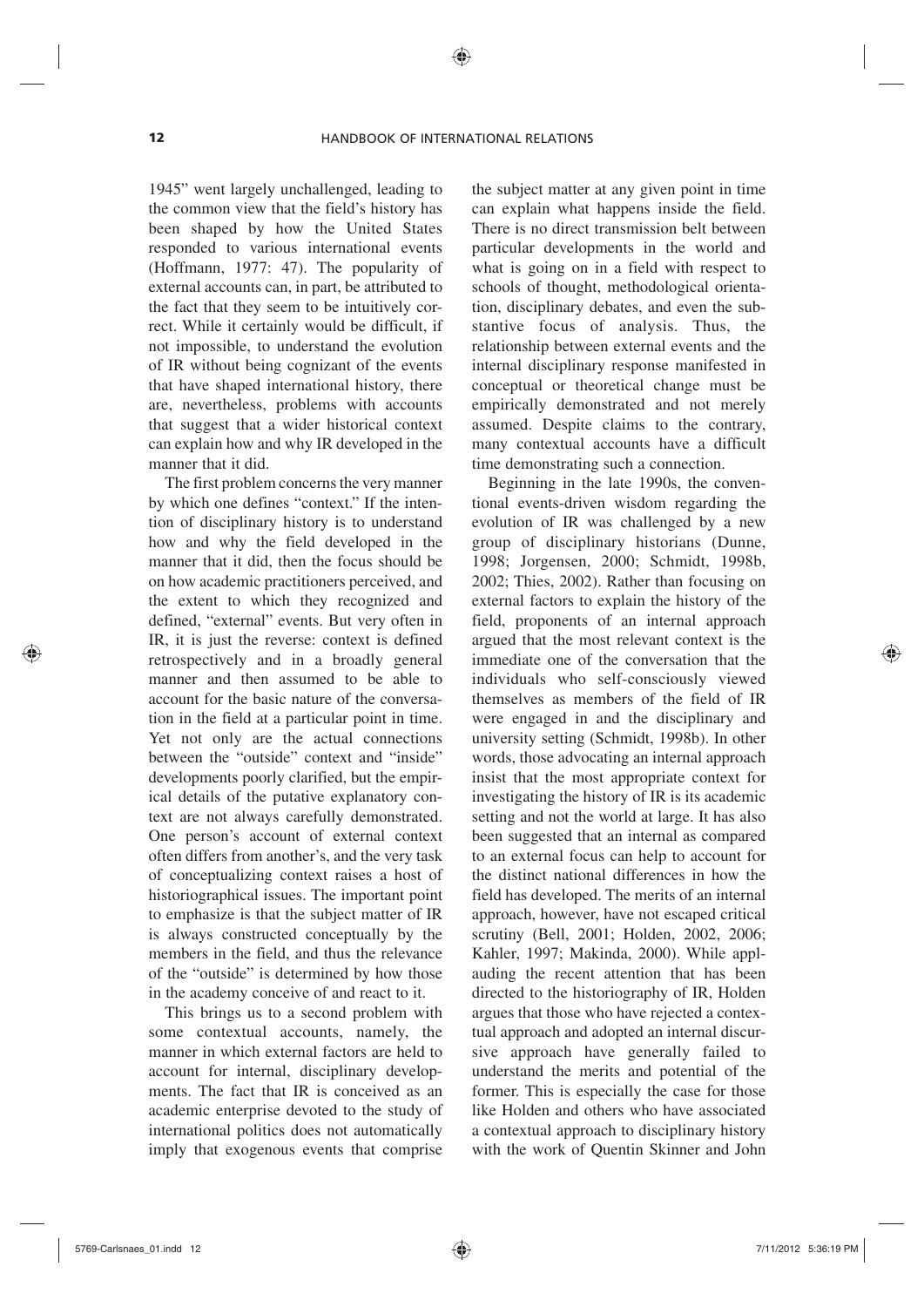Pocock on the history of ideas. The claim is that advocates of an internal approach do not understand their work very well and therefore inappropriately dismiss it (Holden, 2002; Quirk and Vigneswaran, 2005). The basic argument of Skinner and the Cambridge School of intellectual historians is that ideas have to be situated in their proper historical and linguistic context. An internal focus is deemed to be both erroneous and impossible, with critics contending that contextual factors are conspicuously present in the work done by those who claim to be utilizing an internal approach (Brown, 2000; Holden, 2002; Little, 1999). This charge, however, really misses the mark and makes it appear that an internal approach assumes that the history of IR can be written as if it were hermetically sealed from the world of international politics.

Perhaps one way to resolve the debate between internal and external accounts is simply to frame the issue in terms of what is the most appropriate and relevant context for understanding the history of IR. The debate should not be construed in terms of whether (external) context matters or not, but what is the most appropriate context. One does not need to be a constructivist to recognize that contexts are always constructed and do not have an objective and independent existence. Contexts, after all, are not logically comparable to the things being contextualized, but are constructions created and reimposed from the perspective of the present. And because of the fact that IR is widely perceived as a field that studies the activity of international politics "out there" does not at all imply that there is a singular external context that we all could point to as shaping the history of the academic conversation about something conventionally termed international relations.

# THE GREAT DEBATES

Within the orthodox historiography of IR, it has been through the organizing device of the image of a series of "great debates" that the

story of the field's development has been framed. The story of the great debates has served to demonstrate either coherence or incoherence but, most commonly, the idea that scientific progress is being made. The widespread belief that the field's history has been characterized by three successive great debates is so pervasive and dominant that, as Waever notes, "there is no other established means of telling the history of the discipline" (1998: 715). The story of the field's three great debates is, as Steve Smith (1995) and Kjell Goldmann (1996) have argued, one of the most dominant self-images of the field. While all academic disciplines experience their share of disciplinary controversy, IR may be unique in that most practitioners believe that the history of the field has been singularly marked by these defining debates. This view has been reinforced by explaining the debates in terms of exogenous influences such as the outbreak of the Second World War, the Vietnam debacle, and the end of the Cold War. Perhaps more than any other claim about the general history of the field, that which postulates three great debates must be critically examined. It is not entirely clear that all of the debates actually have taken place, and an examination of the discursive artifacts of the field leads one to ask if the field's history has been seriously distorted by viewing it within this framework. I do not deny that the field has experienced numerous controversies, but I question the appropriateness of understanding them in terms of the conventional story of the field's three great debates.

# *What were the debates about?*

According to the conventional wisdom, the first great debate, which Miles Kahler (1997) has termed the "foundational myth of the field," was between the interwar "idealists" and the postwar "realists." Almost every historical account concedes that the realists won the first debate and, as a result, reoriented the field in a more practical and scientific direction (Fox, 1949; Guzzini, 1998; Thompson,

⊕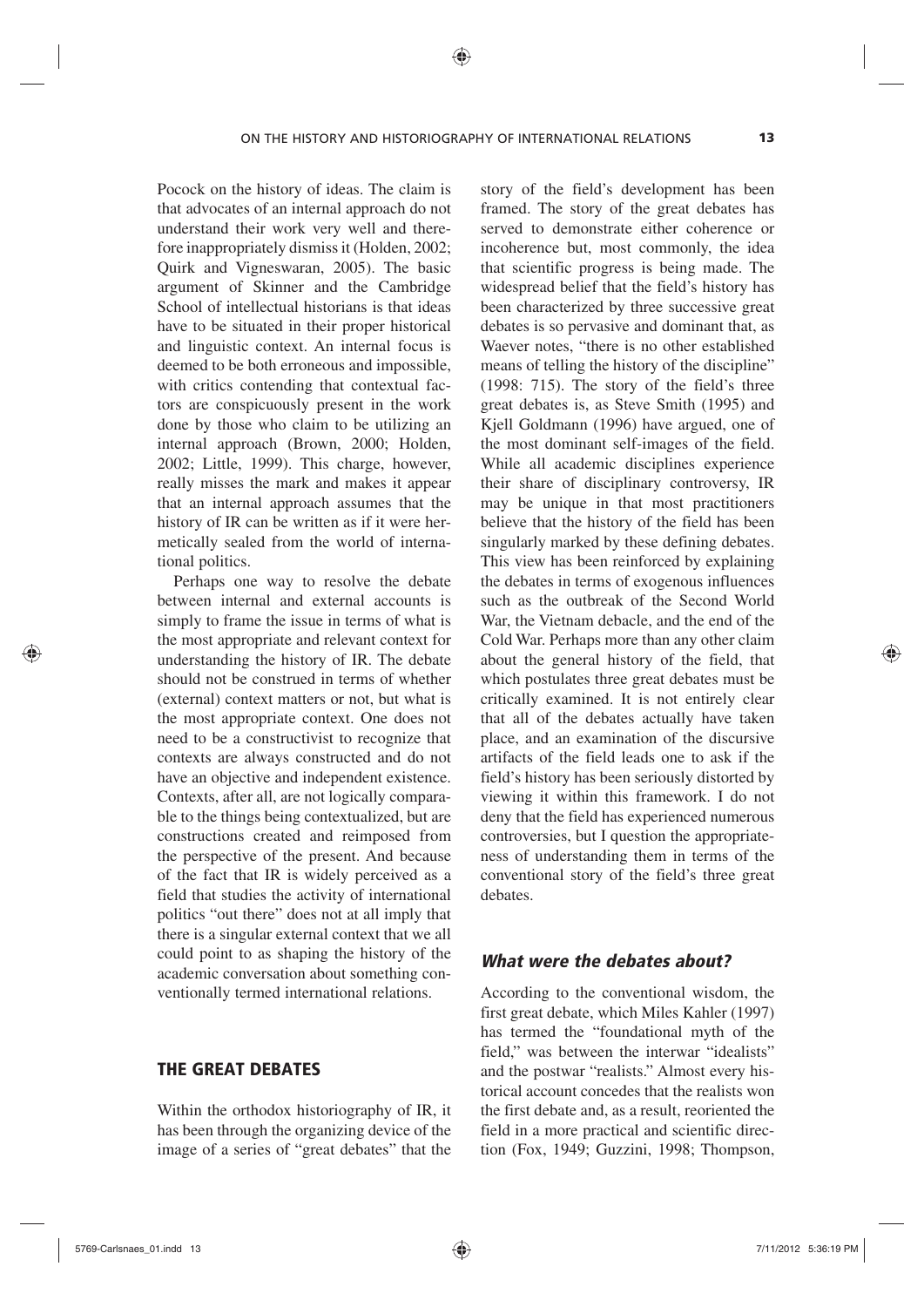1960; Waldo, 1954). The alleged superiority of the realist view has made it appear unnecessary to consider carefully the nature of the claims made by those writing in the field prior to the Second World War or even the writings of many of those who are considered early realists. The interwar "idealists," who are greatly disparaged, are typically depicted as a group of utopian pacifists and legalists who focused their attention on reforming international politics rather than on analyzing the realities of politics among nations. The "debate," which allegedly took place as the League of Nations system broke down, is often described in Kuhnian terms. While the idealists supposedly envisioned ever-lasting peace, the Second World War is depicted as a glaring anomaly representing a severe crisis in the idealist paradigm, which eventually resulted in its replacement by the realist paradigm, which was superior in its ability to rationally explain the persistent and ubiquitous struggle for power among nations (Guzzini, 1998; Hollis and Smith, 1991; Vasquez, 1998). Sometimes the idealists are represented as alchemists who were concerned with "what ought to be" while the realists are portrayed as scientists focusing on "what is," which was a prerequisite for creating a science of politics (Carr, [1939] 1964). This story of the "debate" between "idealists" and "realists" continues to exert a strong influence on how the field understands its own history, and this accounts in part for the perpetual need to retell the tale of how IR was once rooted in idealism but was fortunate, after the Second World War, to have embraced realism.

The second great debate, as characteristically described in the literature, took place within the context of the behavioral revolution that was already deeply impacting the social sciences, especially political science, and which pitted "traditionalists" against "behavioralists" or "scientists." The debate is symbolized by the intellectual exchange between Hedley Bull (1966), who sought to defend what he termed the "classical approach," and Morton Kaplan (1966), who

was one of the early advocates of what came to be known as the "scientific approach." A growing sentiment among American scholars was that the field was losing ground in its quest to acquire the mantle of science. While realism, it was argued, served a number of paradigmatic functions, some scholars claimed that its tenets, such as the a priori foundational claim that the struggle for power stemmed from basic biological drives rooted in human nature, as well as its methodology, which relied heavily on historical examples. were preventing the field from achieving scientific status.

As in the case of political science, the debate became polarized between those who believed that the methods of the natural sciences, or at least those described by logicalpositivist philosophers of science as the hypothetico-deductive model, could be emulated and adopted in the study of international politics, versus those who argued that the study of the social world was not amenable to the strict empirical methods of natural science (Knorr and Rosenau, 1969; Morgenthau, 1946; Nicholson, 1996; Reynolds, 1973; Rogowski, 1968). George Liska described the period in which the debate between traditionalists and behavioralists took place as the "heroic decade" and suggested that the key division was "between those who are primarily interested in international relations and those who are primarily committed to the elaboration of social science" (1966: 7). The debate over the merits and adequacy of a positivistic approach surely has not diminished, but there is, nevertheless, a common view that the debate helped to foster the scientific identity of the field through the widespread acceptance and utilization of scientific methods which aided in the task of developing a cumulative theory of international politics. Morton Kaplan's (1957) systems theory; Karl Deutsch's (1964) communications and cybernetics theory; Thomas Schelling's (1960) early game theory, Richard Snyder, H.W. Bruck, and Burton Sapin's (1954, 1962) development of decision-making theory; and J. David Singer

⊕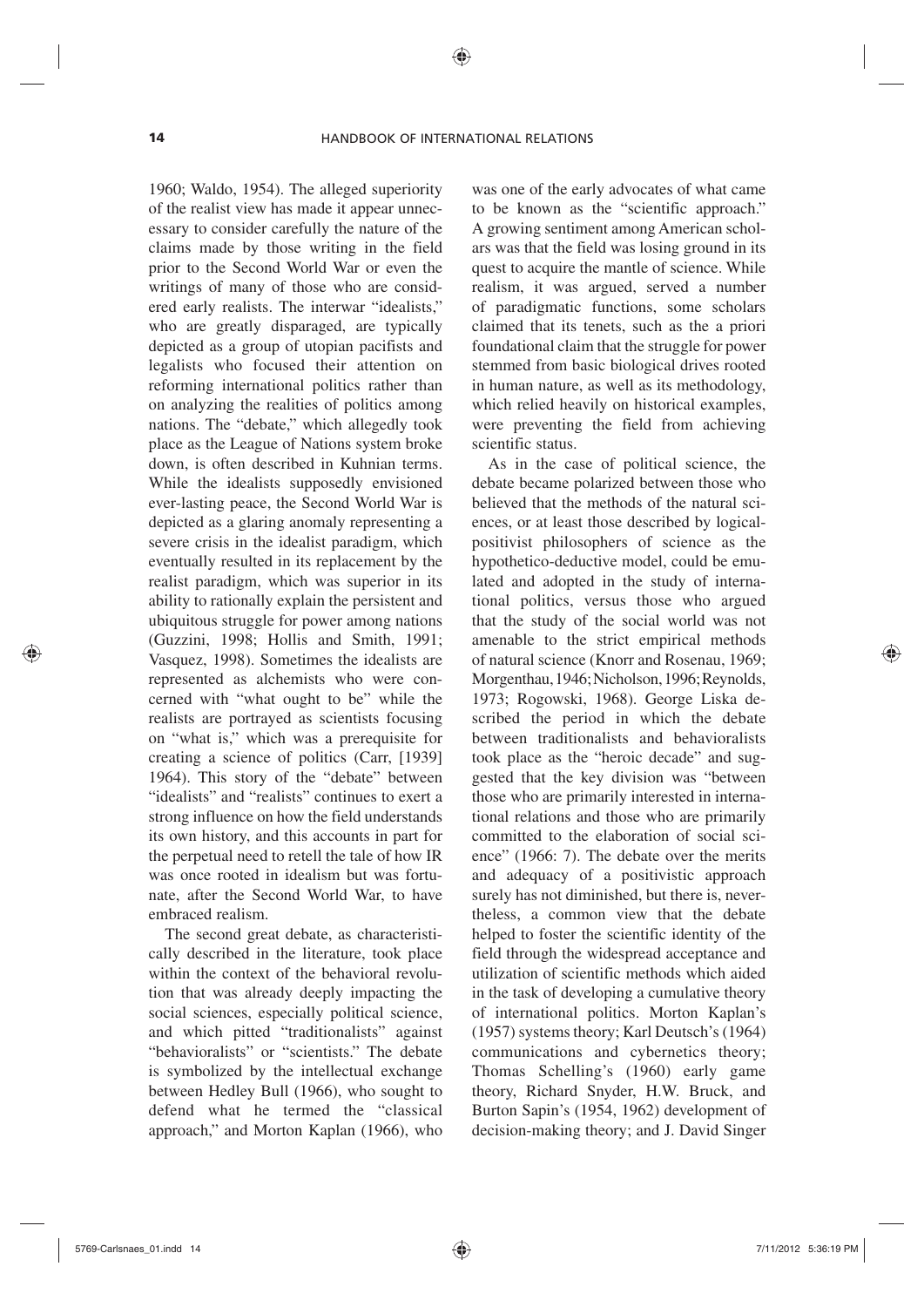and Melvin Small's (1972) data collection in their correlates of war project at the University of Michigan are generally viewed as contributing to the scientific identity of the field.

Historical accounts of the third debate tend to be more ambiguous than that of the other two debates, but it is commonly described as an inter-paradigm debate that took place in the early 1980s among realists, pluralists, and structuralists (Banks, 1985; Maghroori, 1982; Olson and Groom, 1991; Waever, 1996). The typical explanation of the origins of the third debate holds that, during the 1970s, realism fell on some difficult times when events in the realm of international politics, particularly in the economic sphere but also regarding matters of peace and security, appeared to contradict some of the key realist assumptions about the nature of interstate politics (Smith, 1987). As a result of this apparent incongruity, it is generally believed that alternative approaches such as Robert Keohane and Joseph Nye's ([1977] 1989) theory of "complex interdependence," Immanuel Wallerstein's (1974) "world systems theory," John Burton's "cobweb theory" (1972), and "dependency theory" (Cardoso and Faletto, 1979) were developed and directly challenged many of the central tenets of realism. Most fundamentally, critics of realism attacked the core claims of statecentrism, the notion that independence rather than interdependence characterized the condition of international politics, and that a clear distinction could be made between "high politics" (i.e., military and security issues) and "low politics" (i.e., economic, environmental, and human rights issues). It has been suggested that it was within this context of a growing focus on interdependence (Cooper, 1968; Rosecrance and Stein, 1973) that the distinct subfield of International Political Economy emerged (Katzenstein et al., 1999).

While it was argued that the publication of Waltz's *Theory of International Politics* (1979) gave a new lease of life to realism in the form of neorealism, most accounts of the third debate do not conclude that realism was the victor. Unlike the previous two "great debates," the "third debate" is, according to Waever, "seen as a debate not to be won, but a pluralism to live with" (Waever, 1996: 155). In other words, claims about the ascendancy of neorealism did not mean that adherents of a liberal (pluralist) or Marxist (globalist) approach stopped contributing to the discourse of IR, and some have even questioned whether the three "paradigms" were ever in competition with one another (Smith, 1995; Wight, 1996). Adding to the confusion of understanding this period of disciplinary history in terms of a "third debate" was the emergence, during the 1980s, of a number of post-positivist approaches that were sharply critical of all the mainstream approaches in the field (Der Derian and Shapiro, 1989; George and Campbell, 1990; Peterson, 1992). According to Yosef Lapid, the attack by feminists, Frankfurt School critical theorists, and post-structuralists on what they perceived to be the positivist epistemological foundations of the field signaled the dawn of a "third debate," which he claimed consisted of a "disciplinary effort to reassess theoretical options in a 'postpositivist' era" (1989: 237). That the literature can simultaneously make reference to two fundamentally different controversies under the same label of the "third debate" should be enough to indicate that there is something seriously wrong with this understanding of the history of the field.

# *What's wrong with the self-image of the great debates?*

The newest cohort of disciplinary historians have both noted the peculiarity of the field's self-image being derived from the idea of a set of recurrent debates and pointed to some of the problems that are involved in viewing the history of the field in this manner (Bell, 2003; Goldmann, 1996; Kahler, 1997; Schmidt, 1998a, 1998b, 2012; Smith, 1995; Waever, 1998; Wilson, 1998). There are so many problems and difficulties involved in

⊕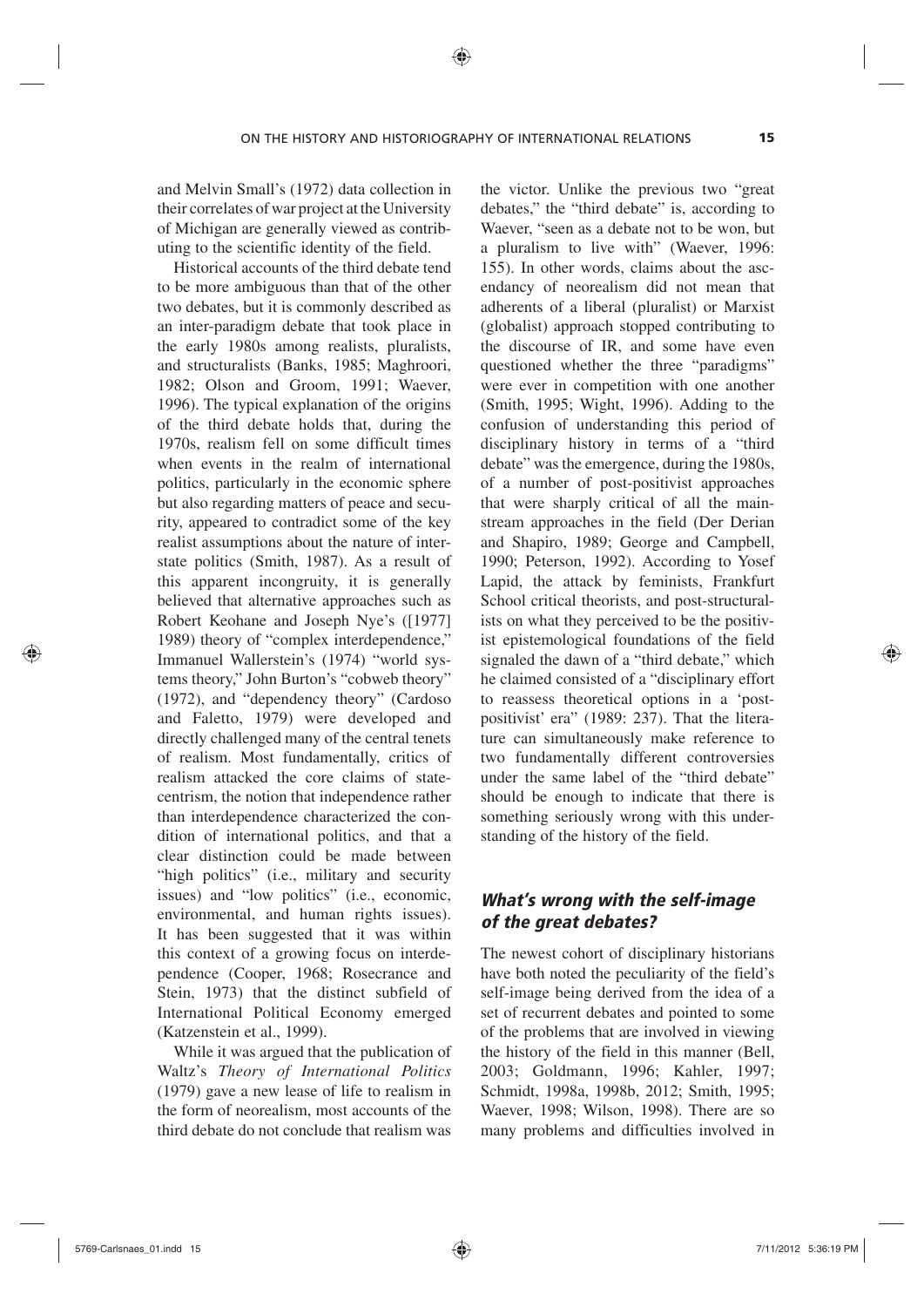understanding the history of the field within the framework of the three great debates that we might be better off simply to reject discussing this account of how the field has developed. In the first place, when attention is directed to the details of the field's history, it is not evident that all of the three debates actually took place. This is especially the case with respect to the first "great debate" (Ashworth, 2002; Kahler, 1997; Quirk and Vigneswaran, 2005; Schmidt, 2012; Thies, 2002; Wilson, 1998). Second, the stylized versions of the debates do not do justice to the nature of the controversies that were in fact taking place. Third, by focusing only on the three great debates, a number of additional and, extremely important, disciplinary controversies continue to be overlooked. Finally, the use of the analytical framework of a series of great debates to account for the field's history is a conservative move that gives the field a greater sense of coherence than the actual history of the field warrants.

One of the most significant findings to emerge from the recent scholarship on the history of the field is that, contrary to popular belief, the field was never dominated by a group of utopian scholars who adhered to something akin to what has been described as the idealist paradigm (Ashworth, 2006; Baldwin, 1995; Kahler, 1997; Little, 1996; Long, 1991; Long and Wilson, 1995; Osiander, 1998; Schmidt, 1998a, 1998b, 2002, 2012; Thies, 2002; Wilson, 1998). In most cases, it is difficult to find a scholar who was self-consciously and institutionally a member of the field of IR who adhered to the tenets that are frequently associated with a construct termed "idealism" or "utopianism." Many of those who have been dubbed "idealists" turn out, upon closer inspection, to subscribe to a position that is quite different from the manner in which it has been characterized in the secondary literature. On the basis of careful historical research, a variety of interwar discourses have been identified that together provide a very different account of this period of the field's history (Ashworth, 2006; Long and Schmidt, 2005; Osiander,

1998; Schmidt, 2002, 2012; Sylvest, 2004; Thies, 2002). While it is the case that many of the interwar scholars shared a practical mission to reform the practice of international politics, this objective, I argue, does not in and of itself qualify the enterprise as utopian. Apart from seriously distorting the formative years of the field's history, the idealist tag has inhibited understanding some of the deep discursive continuities that exist between the present and the past.

Perhaps the most important continuity is the concept of anarchy that has given the field of IR a distinct discursive identity. Although it might appear to those who are not familiar with the institutional history of IR that anarchy is some newly discovered research puzzle that lends itself to the latest tools of social scientific inquiry, anarchy – and the closely related concept of sovereignty – has served as the core constituent principle throughout the evolution of the field (Schmidt, 1998b). The interwar scholars were keenly aware of the fact that their subject matter, which included an analysis of the causes of war and peace, directly dealt with issues arising from the existence of sovereign states in a condition of anarchy (Dickinson, 1926). Many of those writing during the interwar period understood that sovereignty and anarchy were inextricably associated with, and mutually constitutive of, each other, and this explains why much of the interwar discourse focused on the concept of state sovereignty. The juristic theory of the state, which during the early 1900s was the most influential paradigm for the study of political science, depicted the international milieu as one where states led an independent and isolated existence (Willoughby, 1918). Proponents of juristic theory evoked the precontractual image of individuals living in a state of nature to describe the external condition of states and drew many of the same pessimistic conclusions that realists have made about politics conducted in the absence of a central authority.

Beginning in the 1920s, juristic theory was challenged by a new group of thinkers who collectively put forth the theory of

⊕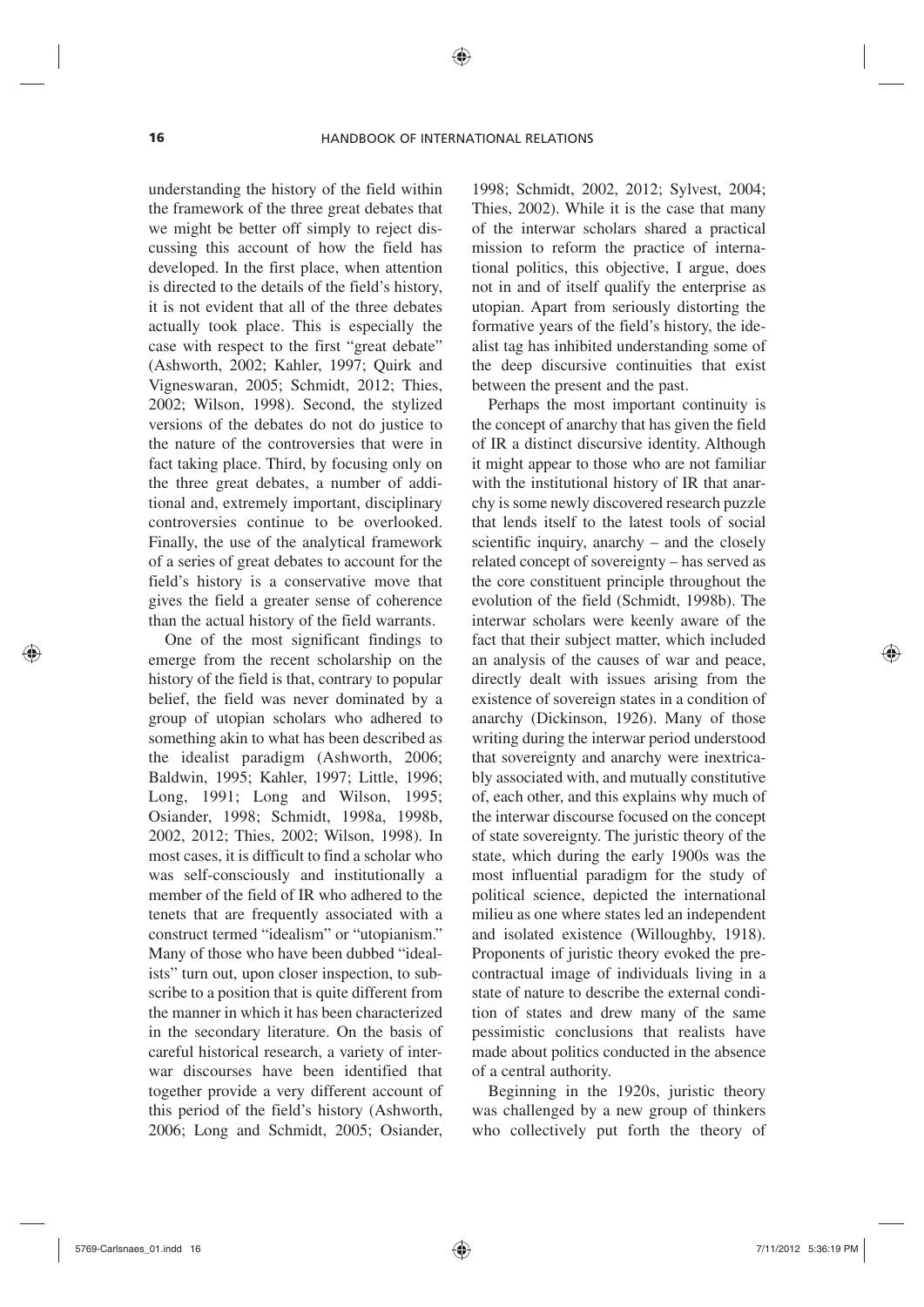pluralism that fundamentally transformed the discourse of both political science and IR (Gunnell, 1993; Little, 1996; Schmidt, 1998b, 2002). Pluralists such as Harold Laski (1927) and Mary Parker Follett ([1918] 1934) argued that juristic theory was entirely inconsistent with the modern condition of interdependence, and this clearly indicated that the state was no longer omnipotent and immune from all other sources of authority. The interdependent quality of international politics, which pluralists took to be axiomatic, along with the existence of many international public unions (Reinsch, 1911), raised serious doubts about the validity of the claim that each nation-state was entirely sovereign in relation to all other actors. There are many similarities between the pluralist critique of juristic theory and the debate over interdependence that took place during the 1970s, and yet there is almost no recognition of this earlier discourse (Wilde, 1991). Richard Little argues that one of the main reasons why the intellectual heritage of pluralism has been obscured stems from the "willingness of the discipline to accept the attachment of the idealist tag to this seminal literature" (1996: 69). The "idealist tag" has also obscured the manner in which the interwar scholars approached the study of international security (Baldwin, 1995) and international organization. While the interwar scholarship is most often associated with the misfortunes of the League of Nations, not everyone writing during this period assumed that the introduction of this new international organization would by itself alter fundamentally the logic of international politics. The most pressing theoretical issue for those involved in the study of international organization concerned the manner in which various conceptions of state sovereignty could be reconciled with the operation of the League of Nations. This was certainly the case for Pitman Benjamin Potter, who was the person responsible for giving specific form to the study of international organization in the United States (Potter, 1925).

Refuting the notion that the interwar period was distinguished by idealism does not, however, rest on denying that the field experienced a change of emphasis after the Second World War. By the early 1940s, it was apparent that the field was undergoing a transition, which was best exemplified by the argument that the study of international politics should replace international organization as the central focus of the field (Fox, 1949; Kirk, 1947; Thompson, 1952). Those who began to enter the profession under the self-proclaimed "realist" identity were responsible for changing the emphasis in the field, but it is important not to exaggerate the discontinuities between the pre- and postwar discourse of IR. Like those writing before the Second World War, the aim of many of the "realists" was to speak truth to power. This was especially the case with the émigré scholars who deeply impacted the discourse of both political science and IR. A careful reading of the texts by E.H. Carr ([1939] 1964), Hans J. Morgenthau (1948), and Frederick L. Schuman (1933) reveals a number of continuities with the earlier discourse which have been entirely overlooked as a consequence of viewing their work in terms of the dubious dichotomy between idealism and realism. While it is the case that Morgenthau and the other "realists" helped to make international politics the nucleus of the field, it was not the case that those writing before the outbreak of the Second World War were unfamiliar with many of the core claims of the "new" power politics model (Bryce, 1922; Reinsch, 1900). The discursive artifacts of the field's history do not lend much support to the claim that a debate, in the sense of an intellectual exchange between opposing theoretical positions or paradigms, ever took place between the interwar and the post-Second World War scholars.

Yet the emerging revisionist consensus on the erroneous and mythical character of the first great debate has been called into question. Joel Quirk and Darshan Vigneswaran prefer to describe the debate as a "half-truth, or highly distorted and overly simplistic

⊕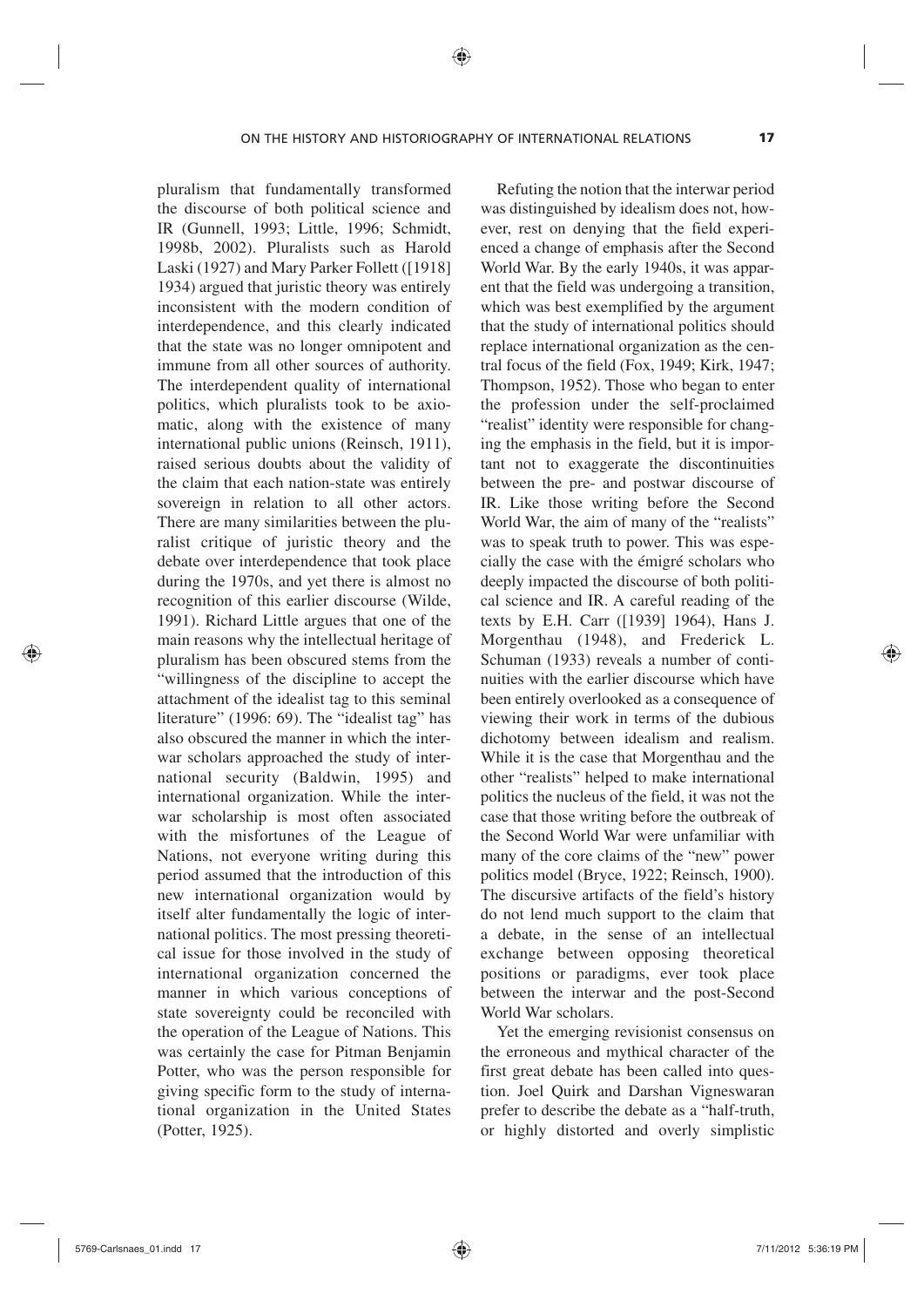caricature, rather than a complete fiction" (2005: 91). Quirk and Vigneswaran argue that a number of scholars in the 1940s and 1950s were instrumental in creating the idealist–realist divide, but that it was later scholars, particularly those involved in the third debate of the 1980s, who are most responsible for creating the myth of the first great debate. Despite what the revisionist historians have written, Emmanuel Navon (2001) argues that compared to the so-called third debate, the first and second debates were authentic and continue to be relevant because they involved issues that are central to IR theory. Still others argue that the great debates framework have helped to organize the discipline and thus are "actually a part of the structure of the discipline" (Waever, 2007: 291). Thus, even if the historical details are incorrect, Waever (2007) and Lapid (2002) continue to defend the great-debates framework for understanding the development of the field.

Compared with the recent research on the interwar period of the field's history, the details generally associated with the "second great debate" or the "traditionalism versus scientism debate" have not been carefully and systematically investigated. Consequently, this later period is not very well understood, and additional research is required. Within the existing literature on the second debate, which typically construes it as a debate about the scientific status of the field, two different accounts of the nature of the controversy have been put forth. Many of the early accounts of the controversy heralded it as a "great debate" that contributed to a major transformation in the field (Bull, 1972; Kaplan, 1966; Lijphart, 1974a, 1974b). Lijphart, for example, claimed that the "traditionalism-science debate of the 1960s" was more substantive and fundamental than the earlier debate between idealism and realism (1974a: 11). He argued that the behavioral revolution in IR resulted in a new paradigm – "the behavioral paradigm" – that was at great odds with the substantive claims of the traditional realist paradigm. According to this view, the traditionalists – those who

approached the study of international politics from a legal, philosophical, historical, or inductive point of view – lost out to what was perceived to be a scientific approach that sought to emulate the methods of the natural sciences. The result was that IR became more scientific, realism lost its dominant position, and the field was brought more in line with the other social sciences.

Beginning with John Vasquez's influential book *The Power of Power Politics* (1983), an alternative view of the "second debate" began to emerge that argued that the controversy was really only a pseudo debate which was largely confined to methodological issues and did not involve substantive aspects of the subject matter of international politics (Guzzini, 1998; Hollis and Smith, 1991; Holsti, 1985, 1998; Vasquez, 1998). Vasquez (1983) sought to demonstrate that the behavioralists largely worked within the realist paradigm and merely sought to advance the methodological credentials of the field. In this manner, the debate has been construed as a "methodological debate" which took place "within a single [realist] theoretical orientation," and that it was "about how to conduct inquiry within that approach" (Hollis and Smith, 1991: 31). One of the more significant implications of this revisionist interpretation is the view that the "field has been far more coherent, systematic, and even cumulative than all the talk about contending approaches and theories implies" (Vasquez, 1998: 42).

While I concede that there is some merit in each of these accounts, neither sufficiently captures the nature of the disputes that occurred during the 1950s and 1960s. A crucial issue that informed the behavioral debate was the problem of IR's cognitive authority as a second-order discourse. It increasingly became the case, especially within the American context, that science provided the model for achieving the authority of knowledge, and the quest during the 1950s and 1960s, as well as before and after this period, was to emulate what were believed to be the canons of inquiry in natural science

⊕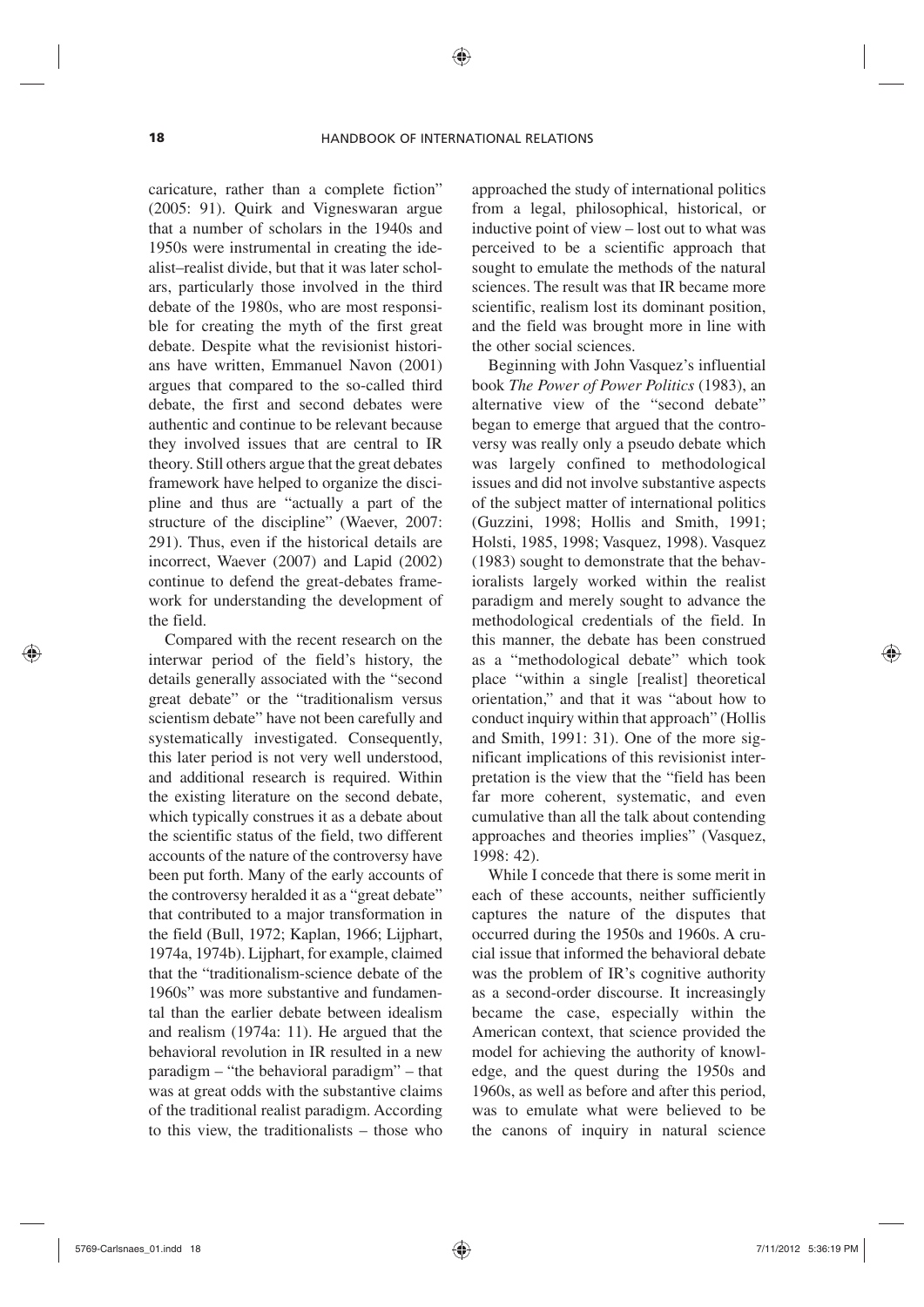(see Wight, Chapter 2 in this volume). The commitment to achieving a body of knowledge about international politics that was scientifically credible and that could command practical authority has always been a defining goal of the field. What has changed over the course of time is the content of the idea of science.

One of the consequences of neglecting a careful study of the history of the field has been a failure to recognize adequately the work of the members of the Chicago School of political science. In the 1920s and 1930s, Harold Lasswell, Charles Merriam, and Quincy Wright believed that they were at the forefront of developing a universal science of politics (Fox, 1975). The Chicago School's idea of a science of international politics was one that viewed international relations as merely a single subdivision of a more inclusive approach that focused on the role of power across a broad range of associations from the local to the global level.

There are a number of explanations of why the idea of science that the behavioralists brought to the field largely centered on the concept of an international system (Kaplan, 1957; Rosenau, 1969). The idea of a system was central to the behavioral movement, but its application to IR took on a number of distinctive and problematic properties. Within political science, the systems approach (Easton, 1953) was meant to replace the study of the state, which the behavioralists deemed to be archaic and contributing to the backwardness of the discipline. Yet within IR, where the influence of the behavioral persuasion arrived late, the adoption of the concept of a system did not supersede the focus on the interaction of states, since it would have risked the very identity of the field (Little, 1978). The properties accorded to the "international system" were largely derived from a detailed, and increasingly quantitative, analysis of the units (states) (Buzan and Little, 2000). The systems approach gave rise to what has been termed the "level of analysis problem," which involves the question of the relative weight that should be attributed to the units as opposed to the system as a whole (Hollis and Smith, 1991; Singer, 1969; Wight, 2006). Waltz's (1979) attempt to construct a systems theory was based on the model of microeconomics, which sought to overcome the problem of reductionism that he attributed to the earlier generation of systems thinkers. It would appear that Buzan and Little (2000) are correct to argue that the concept of an international system is deeply contested, and I would suggest that carefully examining the period that has been construed in terms of the second debate might add clarity to the present conversation.

Whether or not we accept the idea that a "great debate" took place, it is important that we not deemphasize the consequences that the increasing attachment to scientism has had for the development of the field. First, it has resulted in IR surrendering its intellectual autonomy to a number of cognate fields that appeared, for whatever reason, to be more scientific. Second, the commitment to science contributed to a growing rift between the American scholarly community, which sought to emulate the positivist approach to knowledge, and much of the rest of the world that remained deeply suspicious of studying international politics in this manner. The members of the English School, Hedley Bull, Herbert Butterfield, John Vincent, Martin Wight, and others, were, for example, "skeptical of the possibility of a scientific study of International Relations" (Dunne, 1998: 7). They chose to focus on what they termed an "international society" that involved the study of history, culture, religion, and philosophy (Dunne, 1998; Epp, 1998; Little, 2000). Yet their work, as well as most of the scholarship from Britain, was, until recently, almost completely ignored by American scholars. A third consequence was a divorce between political theory and international relations theory (Boucher, 1998). Just as the history of political thought became a focal point of attack by behavioralists in political science, the idea that the study of international political theory could advance the scientific credentials of the field was rejected.

⊕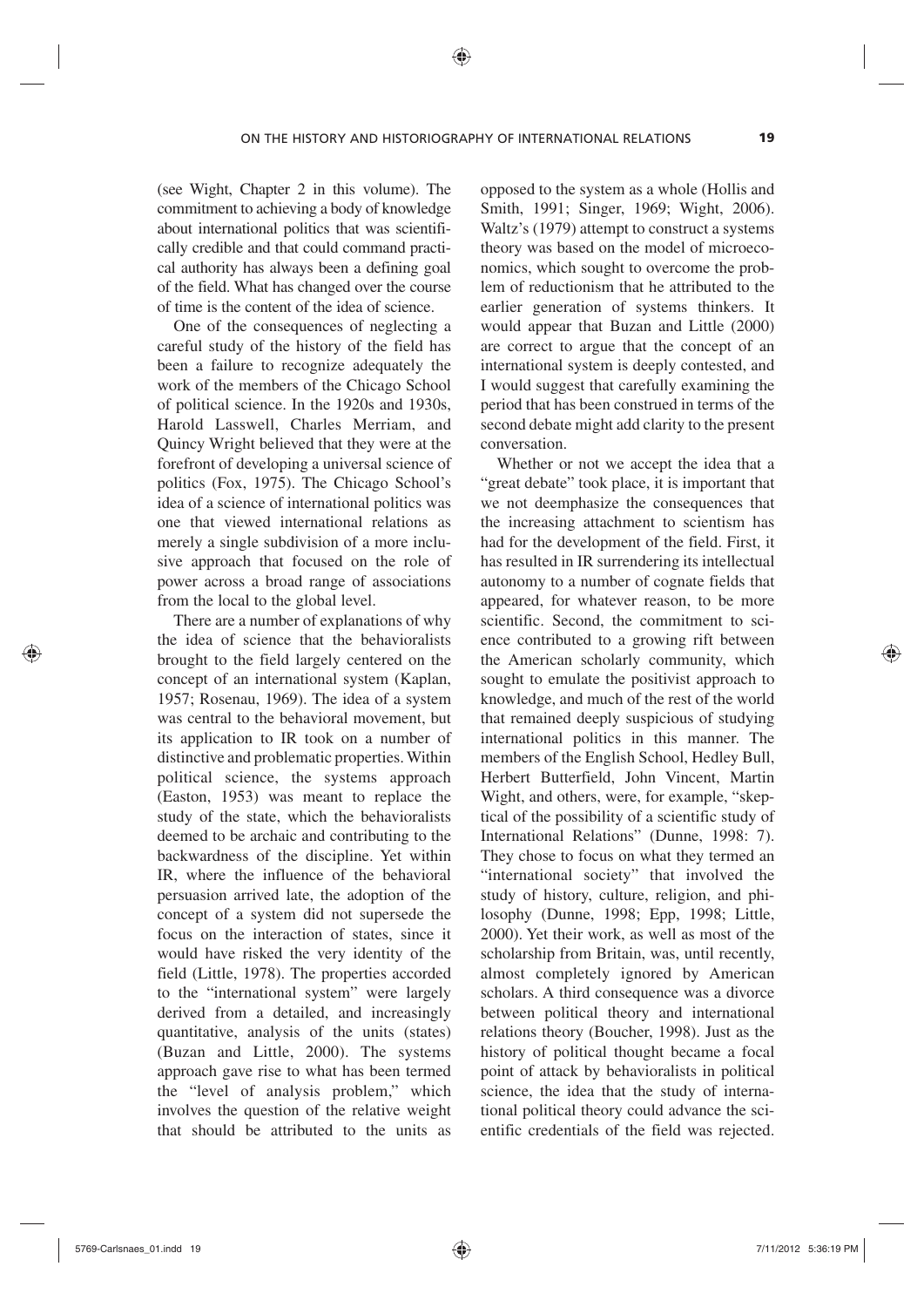Fourth, the bifurcation of political theory and international theory had the effect of marginalizing normative concerns and contributed to what Steve Smith has termed the "fortyyears detour" whereby it became "simply old-fashioned, and very unacademic, to introduce normative concerns into analysis unless they were themselves to be the objects of analysis" (1992: 489). The field has only recently begun to recover from this detour and has rediscovered normative international political theory.

The limitations of utilizing the "great debates" framework for understanding the history of the field is plainly apparent when we come to the 1980s and the so-called "third great debate." As the field has become increasingly pluralistic, perhaps owing, in part, to its institutional growth, there seems to be a plethora of debates. In addition to the two versions of the "third debate" mentioned earlier, the inter-paradigm and post-positivism debates, there is the debate between neorealism and neoliberalism (Baldwin, 1993; Kegley, 1995); between rationalists and reflectivists (Keohane, 1988; Walker, 1989); and between rationalists and constructivists (Katzenstein et al., 1999; Wendt, 1999; see Hurrell, Chapter 3 in this volume). Yet this listing only begins to scratch the surface, since there are also numerous debates within specific approaches such as constructivism, feminism, realism, and post-structuralism.

Although it is difficult to provide an adequate historical perspective on these more recent developments, it is simply impossible to lump all of these controversies under one grand master debate. No matter what general characteristics we assign to the debate, it would not help us to understand the most recent history of the field. Waever has suggested that one way to get beyond the confusion of viewing recent developments in terms of a singular third debate is by acknowledging that we have entered a "fourth debate" (1996). Here Waever, like several others in the field (Lapid, 1989; Smith, 2000; Vasquez, 1995), suggests that we make a sharp differentiation between, on the one

hand, approaches such as critical theory, post-structuralism, postmodernism, and specific versions of constructivism and feminism that fall under the post-positivism label and, on the other hand, the mainstream, which he argues is wedded to a rationalist orthodoxy. The latter is seen as resulting from what Waever (1996) terms a "neo-neo synthesis" in which, during the 1980s, neoliberalism and neorealism essentially became indistinguishable on the basis of their shared commitment to a rationalist research program.

Post-positivism has sparked a considerable amount of meta-theoretical reflection on the current identity and composition of the field. The activity of reflecting on the nature of theory has come to comprise a significant component of the discourse in IR. As in other fields where the challenge to positivism has been mounted, post-positivists in IR view the traditional epistemological foundations of the field, often assumed to emanate from the Enlightenment, as no longer a philosophically defensible basis for making authoritative judgments about validity in political inquiry. In this manner, "post-positivism has placed the scientific study of world politics in a serious crisis" (Vasquez, 1995: 234). Many of these "alternative" or "dissident" approaches seek to deconstruct the traditional positivist foundations of the field and to embrace a radical anti-foundationalism that can enable multiple voices or perspectives to be heard. This is seen by some as leading to a major restructuring of IR, allowing for additional space in which to think about the issues that currently comprise the subject matter of the field (George and Campbell, 1990; Neufeld, 1995; Tickner, 1997). For others, post-positivism, and postmodernism in particular, has raised fears about relativism, as the loss of an epistemological foundation is believed to undermine the authority of scholars to provide transcontextual grounds for truth (Rosenau, 1990; Vasquez, 1995).

While there is little doubt that various post-positivist approaches have contributed

⊕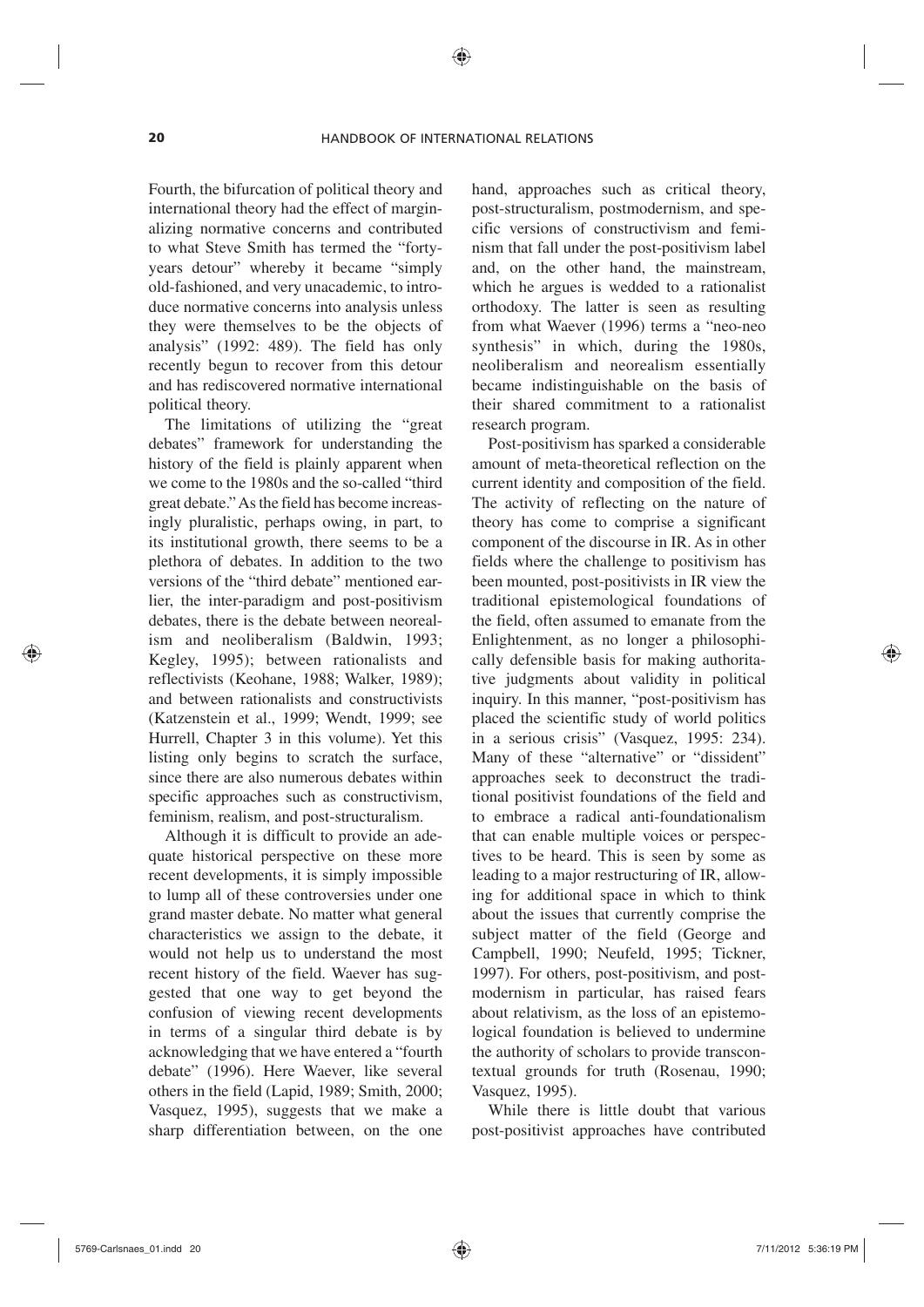to the field's pluralistic character, generated an expansive body of interesting literature, and forced the field to confront a host of new meta-theoretical questions, how large an impact they have made on the mainstream core of the field is still not clear. Like previous "alternative" approaches, the main object of the post-positivist critique has been realism; yet realism, in one form or another, survives and continues to provide what many would argue to be the initial essential assumptions for explaining international politics as it has been traditionally defined by the field of IR (Walt, 2002). This can partly account for why, of all the alternative approaches that have entered the field since the early 1980s, Wendt's particular conception of constructivism, which accepts many of the assumptions of realism, is the approach being taken most seriously by the mainstream today. To the dismay of some of the critical scholars in the field, Wendt (1999) claims that his version of constructivism is able to entertain the role of ideas, norms, and the process of identity formation while at the same time subscribing to a realist world-view and a positivist epistemology.

#### **CONCLUSION**

⊕

Although there is a general sense that we already know the field's history, I have attempted to demonstrate that there are many problems with the conventional story about how the field has developed. The most recent work on the history of IR has shown that many of our orthodox understandings about the development of the field are simply incorrect. Research on the history of the field is not just an exercise in antiquarianism but an attempt to increase our capacity to examine critically the contemporary nature of the field by an understanding of the intellectual roots from which it has evolved. A perspicacious history of the field might even help to prevent the tendency for the field to proclaim something quite old as new.

For a field that appears to be perpetually consumed by identity crises, careful attention to some of the previous identities by which we were possessed would represent a fruitful research agenda. There is ample opportunity for the diverse approaches in the field to explore their own intellectual roots and, thereby, to recognize some of the continuities between the past and the present. By problematizing the conventional wisdom regarding the development of the field, new avenues of research are opened as are the possibilities of discovering previously neglected figures from the past. Notwithstanding Christina Sylvester's (2002) critique that disciplinary historians have failed to take note of women, gender, and feminism, disciplinary history can be a means of recovering marginalized and excluded voices, including those of women (see Tickner and Sjoberg, Chapter 7 in this volume) and African-Americans (Vitalis, 2000).

The research exercise of investigating the history of the field has, in recent years, acquired a much greater level of intellectual respect and academic legitimacy. One of the defining characteristics of the historiographical turn is that much more attention has been placed on the theoretical and methodological assumptions that are involved in researching the history of the field. Although the debate between "internalists" and "externalists" has contributed to more emphasis being placed on historiographical issues, it is important that this controversy not become another enduring disciplinary dichotomy. As Bell has noted, "the internal/external distinction occludes as much as it illuminates," adding that "these are not the only options available" (2009: 10). One aspect missing from the internal/external debate is the role of ideology in the development of IR (Little, 1999; Oren, 2003). The role of race is also missing, which Robert Vitalis (2005) has argued fundamentally shaped the early history of IR. There are now a variety of approaches that have been successfully utilized to explore various dimensions of the field's history, including a historical sociological approach (Guzzini, 1998); a sociology of science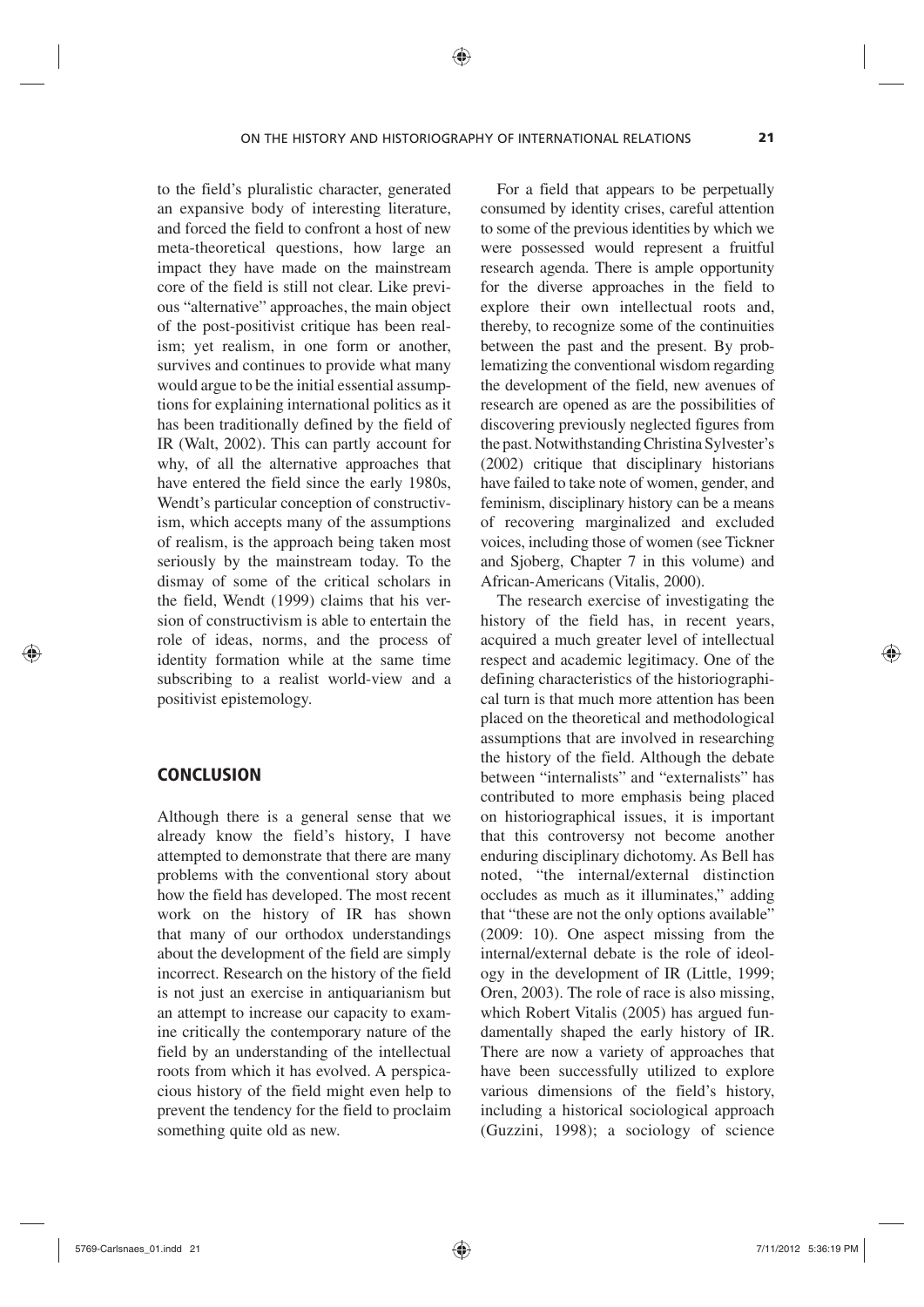approach (Waever, 1998; Tickner and Waever, 2009); a genealogical approach (Smith, 1995); and a cultural-institutional approach (Jorgensen and Knudsen, 2006). Each of these approaches has its own merits, and when successfully applied to the disciplinary history of IR, holds out the promise of confirming John Gunnell's (1991) point that truth is very often more convincing than fiction and carries as much critical force.

### **REFERENCES**

⊕

- Alker, Hayard R. and Biersteker, Thomas J. (1984) "The Dialectics of World Order: Notes for a Future Archeologist of International Savoir Faire," *International Studies Quarterly,* 28 (2): 121–142.
- Almond, Gabriel A. (1966) "Political Theory and Political Science," *American Political Science Review,* 60 (4): 869–879.
- Armitage, David (2004) "The Fifty Years' Rift: Intellectual History and International Relations," *Modern Intellectual History,* 1 (1): 97–99.
- Ashworth, Lucian (2002) "Did the Realist-Idealist Great Debate Ever Happen? A Revisionist History of International Relations," *International Relations,*  16 (1): 33–51.
- Ashworth, Lucian (2006) "Where are the Idealists in Interwar International Relations?" *Review of International Studies,* 32 (2): 291–308.
- Baldwin, David (ed.) (1993) *Neorealism and Neoliberalism: The Contemporary Debate.* New York: Columbia University Press.
- Baldwin, David (1995) "Security Studies and the End of the Cold War," *World Politics,* 48 (1): 117–141.
- Banks, Michael (1985) "The Inter-Paradigm Debate," in Margot Light and A.J.R. Groom (eds.), *International Relations a Handbook of Current Theory.* London: Francis Pinter Publishers, pp. 7–26.
- Banks, Michael (1986) "The International Relations Discipline: Asset or Liability for Conflict Resolution?" in E. Azar and J. Burton (eds.), *International Conflict Resolution: Theory and Practice.* Boulder: Lynne Rienner, pp. 5–27.
- Bell, Duncan (2001) "International Relations: The Dawn of a Historiographical Turn?" *British Journal of Politics and International Relations,* 3 (1): 115–126.
- Bell, Duncan (2003) "Political Theory and the Functions of Intellectual History: A Response to Emmanuel Navon," *Review of International Studies*, 29 (1): 151–160.
- Bell, Duncan (2009) "Writing the World: Disciplinary History and Beyond," *International Affairs,* 85 (1):  $3 - 22$ .
- Bender, Thomas and Schorske, Carl E. (1998) *American Academic Culture in Transformation: Fifty Years, Four Disciplines.* Princeton: Princeton University Press.
- Booth, Ken (1996) "75 Years On: Rewriting the Subject's Past – Reinventing its Future," in Steve Smith, Ken Booth, and Marysia Zalewski (eds.), *International Theory: Positivism and Beyond.* Cambridge: Cambridge University Press, pp. 328–339.
- Boucher, David (1998) *Political Theories of International Relations: From Thucydides to the Present.* Oxford: Oxford University Press.
- Brecher, Michael (1999) "International Studies in the Twentieth Century and Beyond: Flawed Dichotomies, Synthesis, Cumulation," *International Studies Quarterly,* 43 (2): 213–264.
- Breitenbauch, Henrik and Wivel, Anders (2004) "Understanding National IR Disciplines Outside the United States: Political Culture and the Construction of International Relations in Denmark," *Journal of International Relations and Development,* 7 (4): 413–443.
- Brown, Chris (2000) "International Political Theory A British Social Science?" *British Journal of Politics and International Relations,* 2 (1): 114–123.
- Bryce, James (1922) *International Relations.* Port Washington: Kennikat Press.
- Bull, Hedley (1966) "International Theory: The Case for a Classical Approach," *World Politics,* 18 (3): 361–377.
- Bull, Hedley (1972) "The Theory of International Politics, 1919–1969," in Brian Porter (ed.), *The Aberystwyth Papers: International Politics 1919– 1969.* London: Oxford University Press, pp. 30–55.
- Burton, John W. (1972) *World Society.* London: Cambridge University Press.
- Butterfield, Herbert (1959) *The Whig Interpretation of History.* London: G. Bell & Sons.
- Buzan, Barry and Little, Richard (2000) *International Systems in World History: Remaking the Study of International Relations.* Oxford: Oxford University Press.
- Cardoso, Fernando Henrique and Faletto, Enzo (1979) *Dependency and Development in Latin America.*  Berkeley: University of California Press.
- Carr, Edward Hallett ([1939] 1964) *The Twenty Years' Crisis, 1919–1939: An Introduction to the*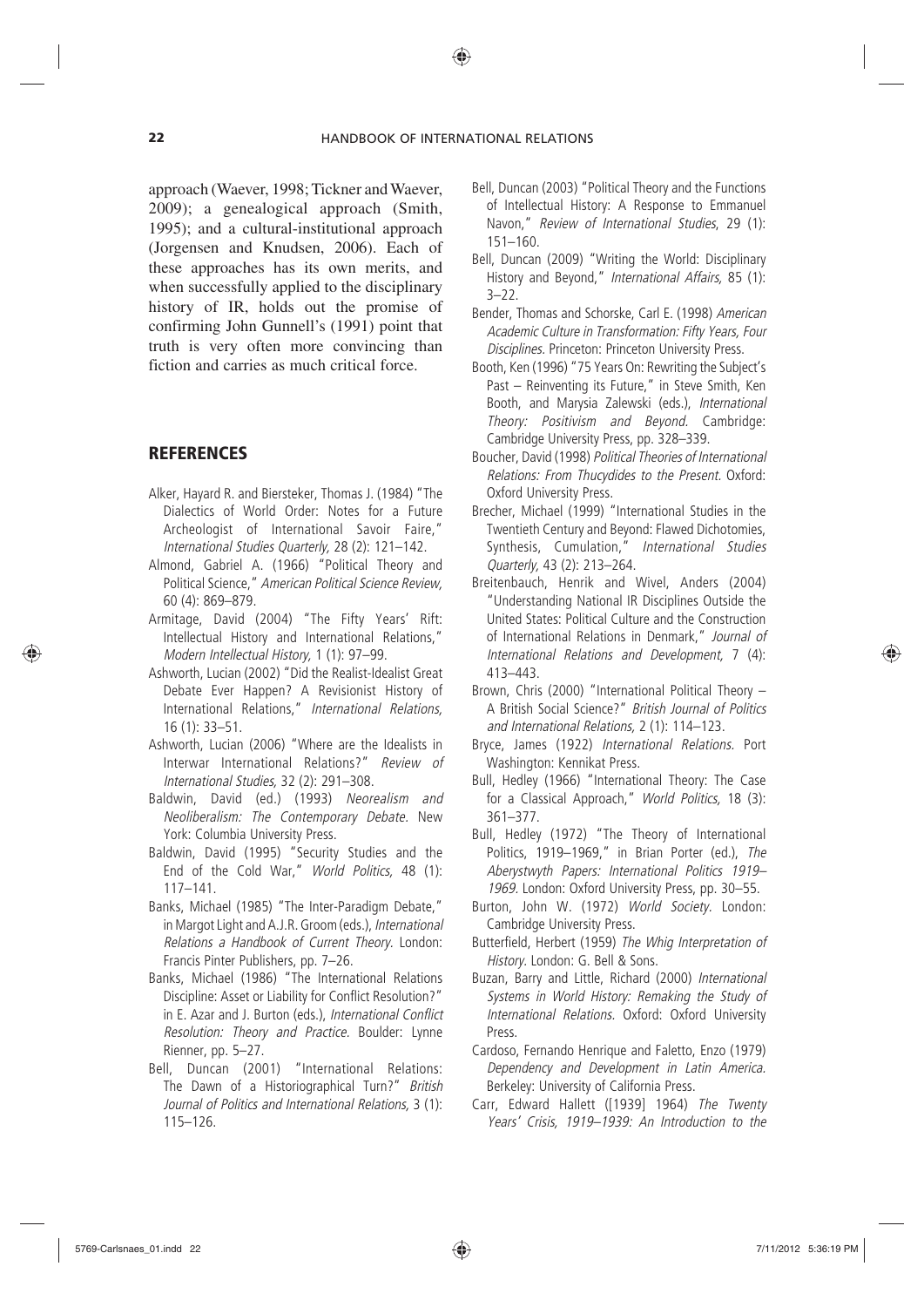*Study of International Relations.* New York: Harper & Row.

- Chan, Stephen (1994) "Beyond the North-West: Africa and the Rest," in A.J.R. Groom and Margot Light (eds.), *Contemporary International Relations: A Guide to Theory.* London: Pinter Publishers, pp. 237–254.
- Clark, Ian (1989) *The Hierarchy of States: Reform and Resistance in the International Order.* Cambridge: Cambridge University Press.
- Collini, Stefan, Winch, Donald, and Burrow, John (1983) *That Noble Science of Politics: A Study of Nineteenth Century Intellectual History.* Cambridge: Cambridge University Press.
- Cooper, Richard N. (1968) *The Economics of Interdependence: Economic Policy in the Atlantic Community.* New York: McGraw-Hill.
- Crawford, Robert M.A. and Jarvis, Darryl S.L. (2001) *International Relations: Still an American Social Science? Toward Diversity in International Thought.* Albany, NY: State University of New York Press.
- Der Derian, James and Shapiro, Michael J. (eds.) (1989) *International/Intertextual Relations: Postmodern Readings of World Politics.* Lexington: Lexington Books.
- Deutsch, Karl W. (1964) *The Nerves of Government.*  New York: The Free Press.
- Dickinson, G. Lowes (1926) *International Anarchy, 1904–1914.* New York: Century.
- Donelan, Michael (1990) *Elements of International Political Theory.* Oxford: Clarendon Press.
- Donnelly, Jack (1995) "Realism and the Academic Study of International Relations," in James Farr, John S. Dryzek, and Stephen T. Leonard (eds.), *Political Science in History: Research Programs and Political Traditions.* Cambridge: Cambridge University Press, pp. 175–197.
- Doyle, Michael W. (1997) *Ways of War and Peace: Realism, Liberalism, and Socialism.* New York: W.W. Norton.
- Dryzek, John S. and Leonard, Stephen T. (1988) "History and Discipline in Political Science," *American Political Science Review*, 82 (4): 1245–1260.
- Dunne, Tim (1998) *Inventing International Society: A History of the English School.* London: Macmillan.
- Easton, David (1953) *The Political System: An Inquiry into the State of Political Science.* New York: Alfred A Knopf
- Elman, Colin and Elman, Miriam (eds.) (2003) *Progress in International Relations Theory: Appraising the Field*. Cambridge, MA: MIT Press.
- Epp, Roger (1998) "The English School on the Frontiers of International Relations," *Review of International Studies,* 24 (special issue): 47–63.
- Farr, James (1990) "Francis Lieber and the Interpretation of American Political Science," *Journal of Politics,*  52 (4): 1027–1049.
- Farr, James, Seidelman, Raymond, Gunnell, John G., Leonard, Stephen T., and Dryzek, John S. (1990) "Can Political Science History Be Neutral?" *American Political Science Review,* 84 (2): 587–607.
- Ferguson, Yale and Mansbach, Richard (1993) *The Elusive Quest: Theory and International Politics.*  Columbia, SC: University of South Carolina Press.
- Follett, Mary Parker ([1918] 1934) *The New State: Group Organization the Solution of Popular Sovereignty.* London: Longmans, Green and Co.
- Fox, William T.R. (1949) "Interwar International Relations Research: The American Experience," *World Politics,* 2: 67–80.
- Fox, William T.R. (1975) "Pluralism, the Science of Politics, and the World System," *World Politics,* 27 (4): 597–611.
- Friedrichs, Jorg (2001) "International Relations Theory in France," *Journal of International Relations and Development,* 4 (2): 118–137.
- George, Jim and Campbell, David (1990) "Patterns of Dissent and the Celebration of Difference: Critical Social Theory and International Relations,' *International Studies Quarterly,* 34 (3): 269–294.
- Goldmann, Kjell (1996) "International Relations: An Overview," in Robert E. Goodin and Hans-Dieter Klingemann (eds.), *A New Handbook of Political Science.* Oxford: Oxford University Press, pp. 401–427.
- Groom, A.J.R. (1994) "Introduction: The Past as Prelude," in A.J.R. Groom and Margot Light (eds.), *Contemporary International Relations: A Guide to Theory.* London: Pinter Publishers, pp. 1–6.
- Guilhot, Nicolas (2008) "The Realist Gambit: Postwar American Political Science and the Birth of IR Theory," *International Political Sociology*, 2 (4): 281–304.
- Gunnell, John G. (1991) "Disciplinary History: The Case of Political Science," *Strategies: A Journal of Theory, Culture and Politics,* 4/5: 182–227.
- Gunnell, John G. (1993) *The Descent of Political Theory: A Genealogy of an American Vocation.* Chicago: University of Chicago Press.
- Gurian, Waldemar (1946) "On the Study of International Relations," *The Review of Politics,* 8 (3): 275–282.
- Guzzini, Stefano (1998) *Realism in International Relations and International Political Economy: The Continuing Story of a Death Foretold.* London: Routledge.
- Hoffmann, Stanley (1977) "An American Social Science: International Relations," *Daedalus,* 106: 41–59.

⊕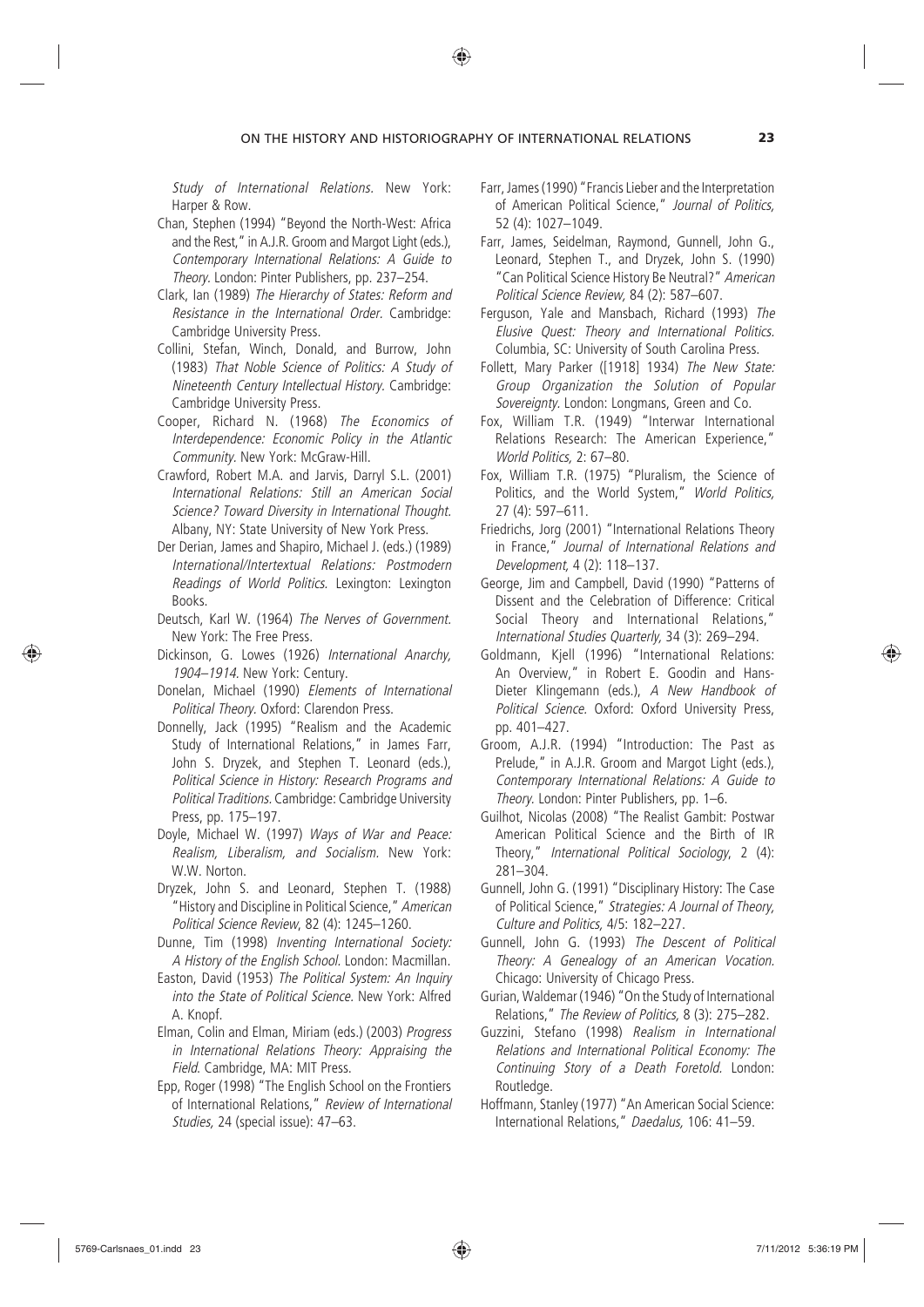- Holden, Gerard (2002) "Who Contextualizes the Contextualizers? Disciplinary History and the Discourse about IR Discourse," *Review of International Studies,* 28 (2): 253–270.
- Holden, Gerard (2006) "Approaches to IR: The Relationship between Anglo-Saxon Historiography and Cross-Community Comparison" in K.E. Jorgensen and T.B. Knudsen (eds.), *International Relations in Europe: Traditions, Perspectives and Destinations*. London: Routledge, pp. 225–252.
- Hollis, Martin and Smith, Steve (1991) *Explaining and Understanding International Relations.* Oxford: Clarendon Press.
- Holsti, Kal J. (1985) *The Dividing Discipline: Hegemony and Diversity in International Theory.* Boston: Allen & Unwin.
- Holsti, Kal J. (1998) "Scholarship in an Era of Anxiety: The Study of International Relations during the Cold War," *Review of International Studies,* 24 (special issue): 17–46.
- Inoguchi, Takashi and Bacon, Paul (2001) "The Study of International Relations in Japan: Towards a More International Discipline," *International Relations of the Asia-Pacific,* 1 (1): 1–20.
- Jorgensen, Knud Erik (2000) "Continental IR Theory: The Best Kept Secret," *European Journal of International Relations,* 6 (1): 9–42.
- Jorgensen, Knud Eric (2003) "Towards a Six-Continents Social Science: International Relations," *Journal of International Relations and Development,* 6 (4): 330–343.
- Jorgensen, Knud Eric and Knudsen, Tonny Brems (eds.) (2006) *International Relations in Europe: Traditions, Perspectives and Destinations*. London: Routledge.
- Kahler, Miles (1993) "International Relations: Still an American Social Science?" in Linda B. Miller and Michael Joseph Smith (eds.), *Ideas and Ideals: Essays on Politics in Honor of Stanley Hoffmann.* Boulder: Westview, pp. 395–414.
- Kahler, Miles (1997) "Inventing International Relations: International Relations Theory after 1945," in Michael Doyle and G. John Ikenberry (eds.), *New Thinking in International Relations Theory.* Boulder: Westview, pp. 20–53.
- Kaplan, Morton (1957) *System and Process in International Politics.* New York: John Wiley & Sons.
- Kaplan, Morton (1961) "Is International Relations a Discipline?" *Journal of Politics,* 23: 462–476.
- Kaplan, Morton (1966) "The New Great Debate: Traditionalism vs. Science in International Relations," *World Politics,* 19 (1): 1–20.
- Katzenstein, Peter J., Keohane, Robert O., and Krasner, Stephen D. (eds.) (1999) *Exploration and Contestation*

*in the Study of World Politics.* Cambridge, MA: MIT **Press** 

- Kegley, Charles W. (ed.) (1995) *Controversies in International Relations Theory: Realism and the Neoliberal Challenge.* New York: St Martin's Press.
- Keohane, Robert O. (1983) "Theory of World Politics: Structural Realism and Beyond," in Ada W. Finifter (ed.), *Political Science: The State of the Discipline.*  Washington, DC: American Political Science Association, pp. 503–540.
- Keohane, Robert O. (1988) "International Institutions: Two Approaches," *International Studies Quarterly,*  32 (4): 379–396.
- Keohane, Robert O. and Nye, Joseph S. (eds.) (1972) *Transnational Relations and World Politics.*  Cambridge, MA: Harvard University Press.
- Keohane, Robert O. and Nye, Joseph S. ([1977] 1989) *Power and Interdependence,* 2nd edn. Boston: Scott, Foresman.
- Kirk, Grayson (1947) *The Study of International Relations in American Colleges and Universities.* New York: Council on Foreign Relations.
- Knorr, Klaus and Rosenau, James N. (eds.) (1969) *Contending Approaches to International Politics.*  Princeton: Princeton University Press.
- Krippendorf, Ekkehart (1987) "The Dominance of American Approaches in International Relations," *Millennium: Journal of International Studies,* 16 (2): 207–214.
- Kugler, Jacek (1993) "Political Conflict, War and Peace," in Ada W. Finifter (ed.), *Political Science: The State of the Discipline II.* Washington, DC: American Political Science Association, pp. 483–509.
- Kuhn, Thomas S. (1970) *The Structure of Scientific Revolutions,* 2nd edn. Chicago: University of Chicago Press.
- Lakatos, Imre (1970) "Falsification and the Methodology of Scientific Research Programmes," in Imre Lakatos and Alan Musgrave (eds.), *Criticism and the Growth of Knowledge.* Cambridge: Cambridge University Press, pp. 91–195.
- Lapid, Yosef (1989) "The Third Debate: On the Prospects of International Theory in a Post-Positivist Era," *International Studies Quarterly,* 33 (3): 235–254.
- Lapid, Yosef (2002) "Sculpting the Academic Identity: Disciplinary Reflections at the Dawn of a New Millennium," in Donald J. Puchala (ed.), *Visions of International Relations: Assessing an Academic Field*. Columbia, SC: University of South Carolina Press.

♠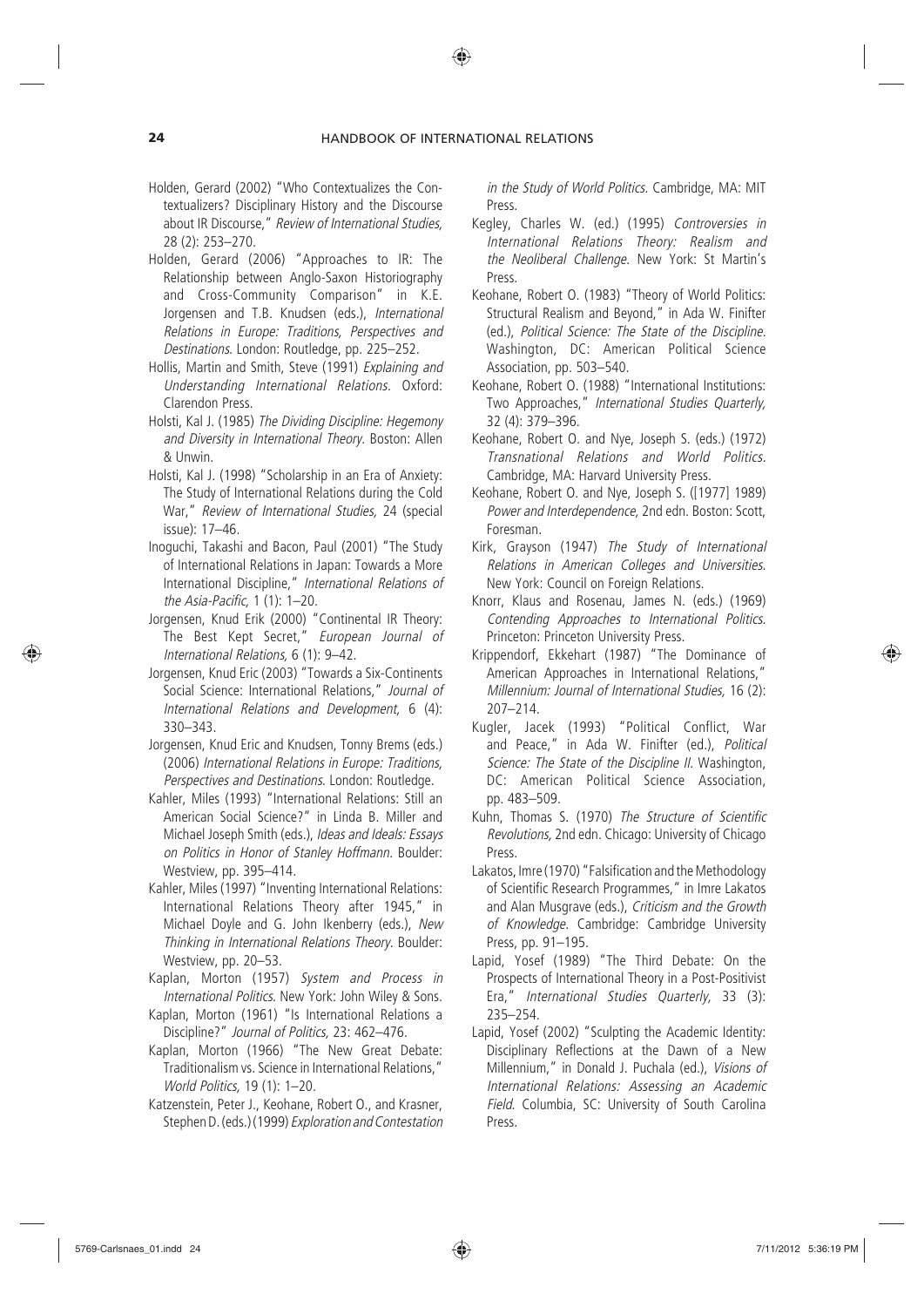#### ON THE HISTORY AND HISTORIOGRAPHY OF INTERNATIONAL RELATIONS **25**

◈

- Laski, Harold J. (1927) "International Government and National Sovereignty," in *The Problems of Peace: Lectures Delivered at the Geneva Institute of International Relations.* London: Oxford University Press, pp. 288–312.
- Lebedeva, Marina M. (2004) "International Relations Studies in the USSR/Russia: Is there a Russian National School of IR Studies?" *Global Society*, 18 (3): 263–278.
- Lijphart, Arend (1974a) "International Relations Theory: Great Debates and Lesser Debates," *International Social Science Journal,* 26 (1): 11–21.
- Lijphart, Arend (1974b) "The Structure of the Theoretical Revolution in International Relations," *International Studies Quarterly,* 18 (1): 41–74.
- Liska, George (1966) "The Heroic Decade and After: International Relations as Events, Discipline, and Profession," *SAIS Review*, 10: 5–11.
- Little, Richard (1978) "A Systems Approach," in Trevor Taylor (ed.), *Approaches and Theory in International Relations.* New York: Longman, pp. 182–204.
- Little, Richard (1996) "The Growing Relevance of Pluralism?" in Steve Smith, Ken Booth, and Marysia Zalewski (eds.), *International Theory: Positivism and Beyond.* Cambridge: Cambridge University Press, pp. 66–86.
- Little, Richard (1999) "Historiography and International Relations," *Review of International Studies,* 25 (2): 291–299.
- Little, Richard (2000) "The English School's Contribution to the Study of International Relations," *European Journal of International Relations,* 6 (3): 395–422.
- Long, David (1991) "J.A. Hobson and Idealism in International Relations," *Review of International Studies,* 17 (3): 285–304.
- Long, David (2006) "Who Killed the International Studies Conference?" *Review of International Studies,* 32 (4): 603–622.
- Long, David and Wilson, Peter (ed.) (1995) *Thinkers of the Twenty Years' Crisis: Inter-War Idealism Reassessed.* Oxford: Clarendon Press.
- Long, David and Schmidt, Brian C. (eds.) (2005) *Imperialism and Internationalism in the Discipline of International Relations*. Albany: State University of New York Press.
- Maghroori, Ray (1982) "Introduction: Major Debates in International Relations," in Ray Maghroori and Bennet, Ramberg (eds.), *Globalism versus Realism: International Relations' Third Debate.* Boulder: Westview, pp. 9–22.
- Makinda, Samuel M. (2000) "Reading and Writing International Relations," *Australian Journal of International Affairs*, 54 (3): 389–401.
- Mansbach, Richard, W. and Vasquez, John, A. (1981) *In Search of Theory: A New Paradigm for Global Politics.* New York: Columbia University Press.
- Mitchell, C.R. (1980) "Analysing the "Great Debates": Teaching Methodology in a Decade of Change," in R.C. Kent and G.P. Nielsson (eds.), *The Study and Teaching of International Relations.* London: Pinter Publishers, pp. 28–46.
- Morgenthau, Hans, J. (1946) *Scientific Man versus Power Politics.* Chicago: University of Chicago Press.
- Morgenthau, Hans, J. (1948) *Politics Among Nations: The Struggle for Power and Peace.* New York: Alfred A Knopf
- Navan, Emmanuel (2001) "The "Third Debate" Revisited," *Review of International Studies,* 27 (4): 611–625.
- Neal, Fred and Hamlett, Bruce D. (1969) "The Never-Never Land of International Relations," *International Studies Quarterly,* 13 (2): 281–305.
- Neufeld, Mark A. (1995) *The Restructuring of International Relations Theory.* Cambridge: Cambridge University Press.
- Nicholson, Michael (1996) *Causes and Consequences in International Relations: A Conceptual Study.* London: Pinter.
- Olson, William (1972) "The Growth of a Discipline," in Brian Porter (ed.), *The Aberystwyth Papers: International Politics 1919–1969.* London: Oxford University Press, pp. 3–29.
- Olson, William and Groom, A.J.R. (1991) *International Relations Then and Now: Origins and Trends in Interpretation.* London: HarperCollins.
- Oren, Ido (2003) *Our Enemies and US: America's Rivalries and the Making of Political Science*. Ithaca: Cornell University Press.
- Osiander, Andreas (1998) "Rereading Early Twentieth-Century IR Theory: Idealism Revisited," *International Studies Quarterly,* 42 (3): 409–432.
- Palmer, Norman D. (1980) "The Study of International Relations in the United States," *International Studies Quarterly,* 24 (3): 343–364.
- Peterson, Susan, Tierney, Michael J., and Maliniak, Daniel (2005) "Inside the Ivory Tower," *Foreign Policy,* 151: 58–64.
- Peterson, V. Spike (1992) "Transgressing Boundaries: Theories of Knowledge, Gender and International Relations," *Millennium: Journal of International Studies,* 21 (2): 183–206.
- Porter, Brian (ed.) (1972) *The Aberystwyth Papers: International Politics 1919–1969.* London: Oxford University Press.

⊕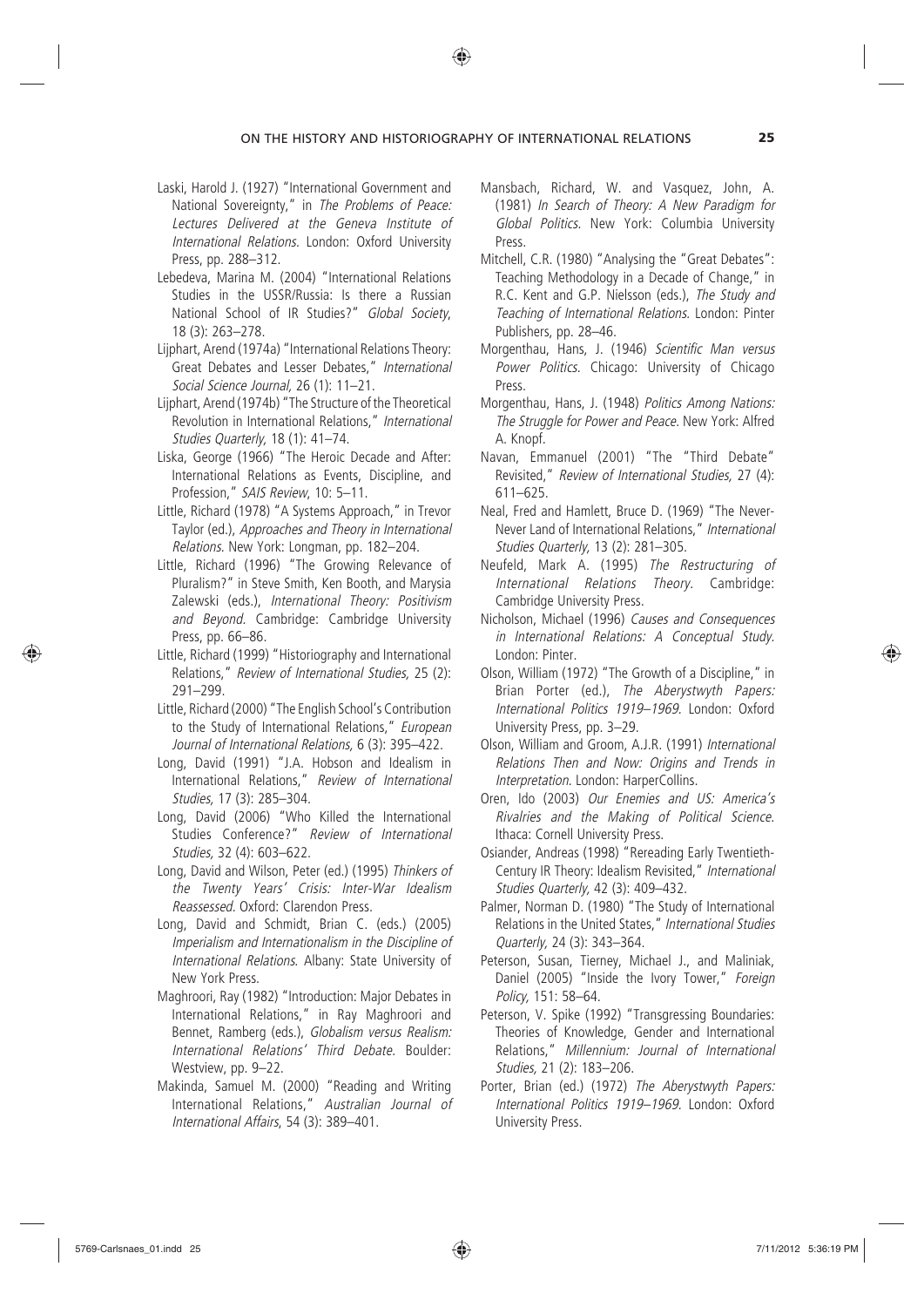- Potter, Pitman B. (1925) *An Introduction to the Study of International Organization.* New York: Century.
- Quirk, Joel and Vigneswaran, Darshan (2005) "The Construction of an Edifice: The Story of a First Great Debate," *Review of International Studies,* 31 (1): 89–107.
- Reinsch, Paul S. (1900) *World Politics at the End of the Nineteenth Century, As Influenced by the Oriental Situation.* New York: Macmillan.
- Reinsch, Paul S. (1911) *Public International Unions Their Work and Organization.* Boston: Ginn & Co.
- Reynolds, Charles (1973) *Theory and Explanation in International Relations.* Oxford: Martin Robertson.
- Rogowski, Ronald (1968) "International Politics: The Past as Science," *International Studies Quarterly,* 12 (4): 394–418.
- Rosecrance, Richard and Stein, Arthur A. (1973) "Interdependence: Myth or Reality?" *World Politics,*  26 (1): 1–27.
- Rosenau, James N. (ed.) (1969) *International Politics and Foreign Policy: A Reader in Research and Theory.* New York: The Free Press.
- Rosenau, Pauline (1990) "Once Again Into the Fray: International Relations Confronts the Humanities," *Millennium: Journal of International Studies,* 19 (1): 83–110.
- Ross, Dorothy (1991) *The Origins of American Social Science.* Cambridge: Cambridge University Press.
- Schelling, Thomas C. (1960) *The Strategy of Conflict.*  New York: Oxford University Press.
- Schmidt, Brian C. (1994) "The Historiography of Academic International Relations," *Review of International Studies,* 20 (4): 349–367.
- Schmidt, Brian C. (1998a) "Lessons from the Past: Reassessing the Interwar Disciplinary History of International Relations," *International Studies Quarterly,* 42 (3): 433–459.
- Schmidt, Brian C. (1998b) *The Political Discourse of Anarchy: A Disciplinary History of International Relations.* Albany: State University of New York Press.
- Schmidt, Brian C. (2000) "Resurrecting International Political Theory," *Millennium: Journal of International Studies,* 29 (1): 153–163.
- Schmidt, Brian C. (2002) "Anarchy, World Politics and the Birth of the Discipline: American International Relations, Pluralist Theory and the Myth of Interwar Idealism," *International Relations,* 16 (1): 9–31.
- Schmidt, Brian C. (2008) "Political Science and the American Empire: A Disciplinary History of the "Politics" Section and the Discourse of Imperialism

and Colonialism," *International Politics,* 45 (6): 675–687.

- Schmidt, Brian C. (ed.) (2012) International Relations and the First Great Debate. New York: Routledge.
- Schuman, Frederick L. (1933) *International Politics: An Introduction to the Western State System.* New York: McGraw-Hill.
- Simpson, Christopher (ed.) (1998) *Universities and Empire: Money and Politics in the Social Sciences during the Cold War.* New York: New Press.
- Singer, J. David (1969) "The Level-of-Analysis Problem in International Relations," in James N. Rosenau (ed.), *International Politics and Foreign Policy: A Reader in Research and Theory.* New York: The Free Press, pp. 20–29.
- Singer, J. David and Small, Melvin (1972) *The Wages of War, 1816–1965: A Statistical Handbook.* New York: John Wiley & Sons.
- Smith, Steve (1987) "Paradigm Dominance in International Relations: The Development of International Relations as a Social Science," *Millennium: Journal of International Studies,* 16 (2): 189–206.
- Smith, Steve (1992) "The Forty Years' Detour: The Resurgence of Normative Theory in International Relations," *Millennium: Journal of International Studies,* 21 (3): 489–506.
- Smith, Steve (1995) "The Self-Images of a Discipline: A Genealogy of International Relations Theory," in Ken Booth and Steve Smith (eds.), *International Relations Theory Today.* University Park: Pennsylvania State University Press, pp. 1–37.
- Smith, Steve (2000) "The Discipline of International Relations: Still An American Social Science," *British Journal of Politics and International Relations,* 2 (3): 374–402.
- Snyder, Richard C., Bruck, Henry W., and Sapin, Burton (1954) *Decision-Making as an Approach to the Study of International Politics.* Princeton: Princeton University Press.
- Snyder, Richard C., Bruck, Henry W., and Sapin, Burton (eds.) (1962) *Foreign Policy Decision-Making.* New York: The Free Press.
- Stocking, George W. (1965) "On the Limits of "Presentism" and "Historicism" in the Historiography of the Behavioral Sciences," *Journal of the History of the Behavioral Sciences,* 1: 211–217.
- Sylvest, Casper (2004) "Interwar Internationalism, the British Labour Party, and the Historiography of International Relations," *International Studies Quarterly*, 48 (2): 409–432.

⊕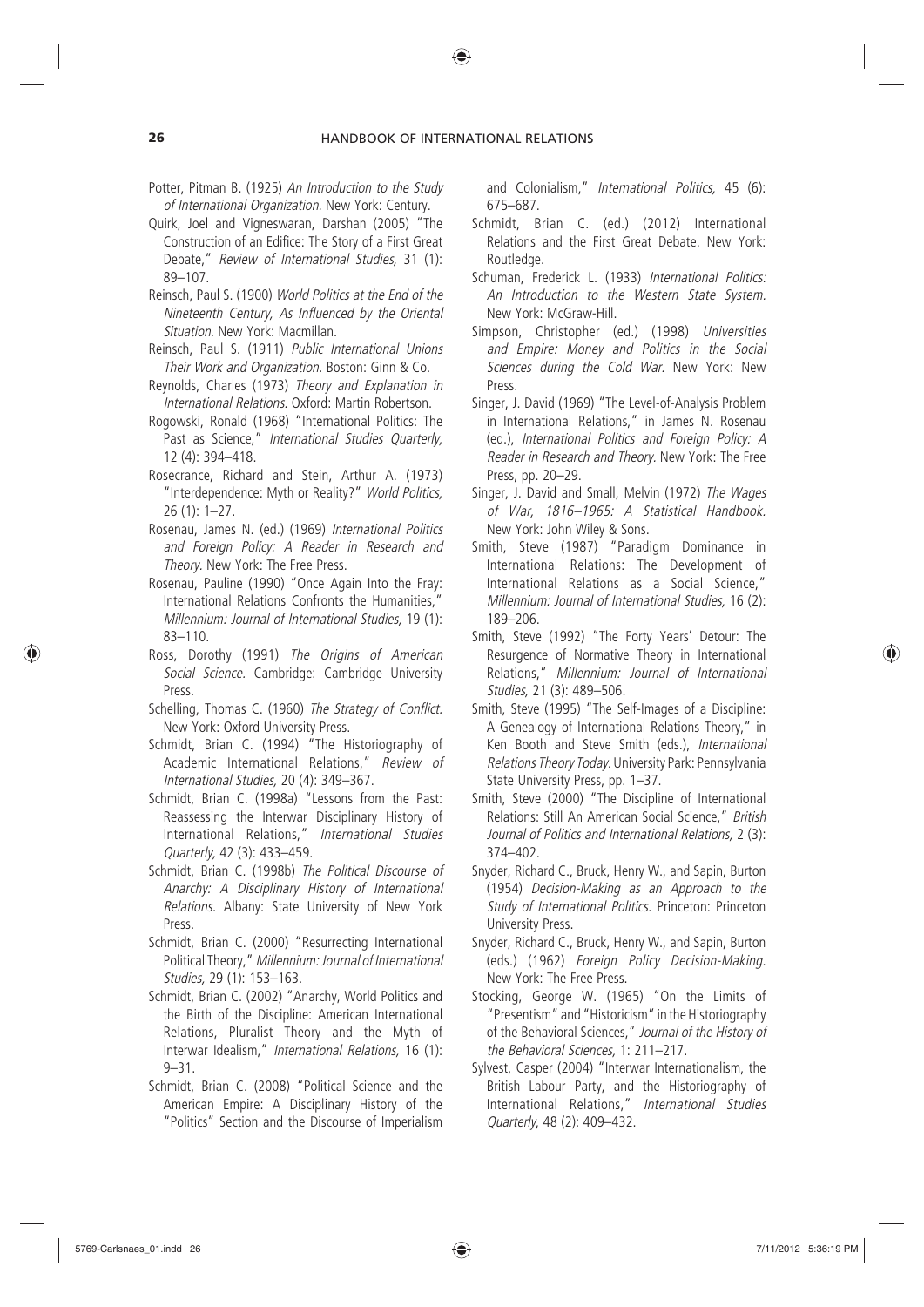#### ON THE HISTORY AND HISTORIOGRAPHY OF INTERNATIONAL RELATIONS **27**

◈

- Sylvester, Christine (2002) *Feminist International Relations: An Unfinished Journey*. Cambridge: Cambridge University Press.
- Tellis, Ashley J. (1996) "Reconstructing Political Realism: The Long March to Scientific Theory," in Benjamin Frankel (ed.), *Roots of Realism.* London: Frank Cass, pp. 3–100.
- Thies, Cameron G. (2002) "Progress, History, and Identity in International Relations Theory: The Case of the Idealist-Realist Debate," *European Journal of International Relations,* 8 (2): 147–185.
- Thompson, Kenneth (1952) "The Study of International Politics: A Survey of Trends and Developments," *Review of Politics,* 14 (4): 433–467.
- Thompson, Kenneth (1960) *Political Realism and the Crisis of World Politics.* Princeton: Princeton University Press.
- Tickner, J. Ann (1997) "You Just Don't Understand: Troubled Engagements between Feminists and IR Theorists," *International Studies Quarterly*, 41 (4): 611–632.
- Tickner, Arlene B. and Waever, Ole (eds.) (2009) *International Relations Scholarship around the World*. London: Routledge.
- Tully, James (ed.) (1988) *Meaning and Context: Quentin Skinner and His Critics.* Princeton: Princeton University Press.
- Vasquez, John A. (1983) *The Power of Power Politics: A Critique.* New Brunswick: Rutgers University Press.
- Vasquez, John A. (1995) "The Post-Positivist Debate: Reconstructing Scientific Enquiry and International Relations Theory after Enlightenment's Fall," in Ken Booth and Steve Smith (eds.), *International Relations Theory Today.* University Park: Pennsylvania State University Press, pp. 217–240.
- Vasquez, John A. (1998) *The Power of Power Politics: From Classical Realism to Neotraditionalism.* Cambridge: Cambridge University Press.
- Vitalis, Robert (2000) "The Graceful and Liberal Gesture: Making Racism Invisible in American International Relations," *Millennium: Journal of International Studies*, 29 (2): 331–356.
- Vitalis, Robert (2005) "Birth of a Discipline," in David Long and Brian C. Schmidt (eds.), *Imperialism and Internationalism in the Discipline of International Relations*. Albany: State University of New York Press, pp. 159–181.
- Waever, Ole (1996) "The Rise and Fall of the Inter-Paradigm Debate," in Steve Smith, Ken Booth, and Marysia Zalewski (eds.), *International Theory: Positivism and Beyond.* Cambridge: Cambridge University Press, pp. 149–185.
- Waever, Ole (1998) "The Sociology of a Not So International Discipline: American and European Developments in International Relations,' *International Organization,* 52 (4): 687–727.
- Waever, Ole (2007) "Still a Discipline After All These Debates?" in Tim Dunne, Milja Kurki and Steve Smith (eds.), *International Relations Theories: Discipline and Diversity*. Oxford: Oxford University Press, pp. 288–308.
- Waldo, Dwight (1954) *Political Science in the United States: A Trend Report*. Paris: UNESCO.
- Walker, Robert B.J. (1989) "History and Structure in the Theory of International Relations," *Millennium: Journal of International Studies,* 18 (2): 163–183.
- Walker, Robert B.J. (1993) *Inside/Outside: International Relations as Political Theory.* Cambridge: Cambridge University Press.
- Wallerstein, Immanuel (1974) *The Modern World System.* New York: Academic Press.
- Walt, Stephen M. (2002) "The Enduring Relevance of the Realist Tradition" in Ira Katznelson and Helen V. Milner (eds.), *Political Science: The State of the Discipline*. New York: W.W. Norton.
- Waltz, Kenneth N. (1959) *Man, the State and War: A Theoretical Analysis.* Columbia: Columbia University Press.
- Waltz, Kenneth N. (1979) *Theory of International Politics.* Reading, MA: Addison-Wesley.
- Wendt, Alexander (1999) *Social Theory of Inter national Politics.* Cambridge: Cambridge University Press.
- Wight, Colin (1996) "Incommensurability and Cross Paradigm Communication in International Relations Theory: What's the Frequency Kenneth?" *Millennium: Journal of International Studies*, 25 (2): 291–319.
- Wight, Colin (2006) *Agents, Structures and International Relations: Politics as Ontology*. Cambridge: Cambridge University Press.
- Wight, Martin (1966) "Why is There No International Theory," in Herbert Butterfield and Martin Wight (eds.), *Diplomatic Investigations: Essays in the Theory of International Politics.* London: George Allen and Unwin, pp. 17–34.
- Wight, Martin (1992) *International Theory: The Three Traditions*, Gabriel Wight and Brian Porter (eds.). New York: Holmes & Meir.
- Wilde, Jaap H. de (1991) *Saved from Oblivion: Interdependence Theory in the First Half of the 20th Century.* Aldershot: Dartmouth Publishing Co.
- Willoughby, Westel Woodbury (1918) "The Juristic Conception of the State," *American Political Science Review,* 12 (2): 192–208.

⊕